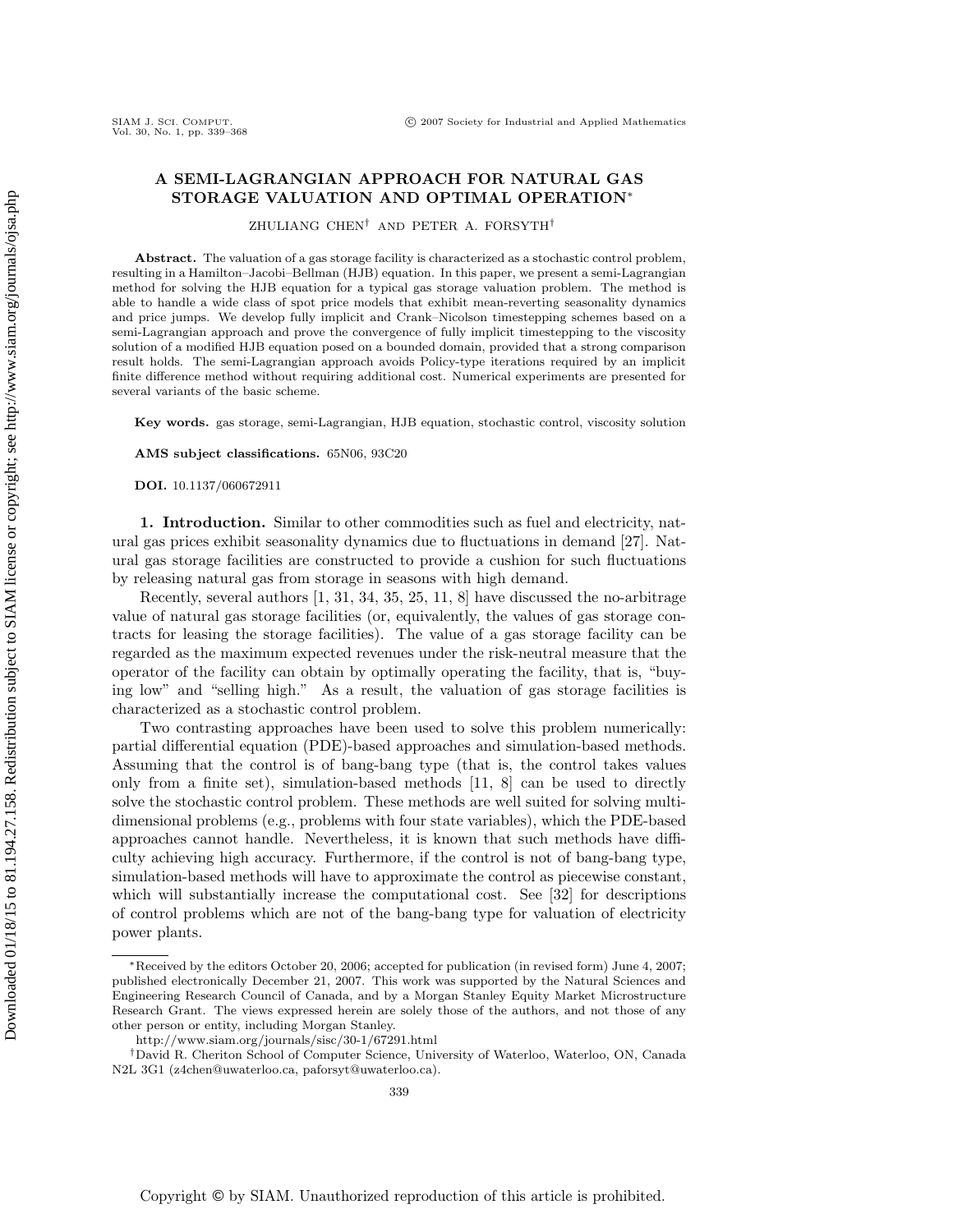As shown in [26, 22], the value of a stochastic control problem is identical to the viscosity solution of a Hamilton–Jacobi–Bellman (HJB) equation. As a result, the value of a gas storage contract can be computed by solving the corresponding HJB equation using PDE-based approaches. In general, the solution to the HJB equation may not be unique. As noted in  $[23, 2]$ , it is important to ensure that a numerical scheme converges to the viscosity solution of the equation, which is the appropriate value of the corresponding stochastic control problem.

In [31], an explicit finite difference scheme is used to price gas storage contracts. As is well known, explicit timestepping suffers from timestep restrictions due to stability considerations. Alternatively, the authors of [23] present implicit finite difference schemes, which eliminate the timestep restriction, for solving general controlled HJB equations. However, these schemes require solution of nonlinear discretized algebraic equations using a Policy iteration at each timestep. Reference [23] introduces another type of implicit scheme that approximates the control as piecewise constant to avoid the need for solving nonlinear equations, at the expense of solving a number of linear problems at each timestep. Similar to the simulation-based methods, if the control is not of bang-bang type, such schemes will be computationally expensive. In [34], a finite element semi-Lagrangian scheme is developed to solve an HJB equation with no bang-bang control for certain gas storage contracts. In [35, 25], a wavelet method coupled with a semi-Lagrangian approach is used to solve the gas storage HJB equation. While the wavelet method shows promise, it is difficult to obtain a rigorous proof of convergence to the viscosity solution.

In this paper, following [31], we formulate the value of a gas storage facility as a two-dimensional HJB equation. We introduce a modified HJB equation on a bounded computational domain. This modified equation has the advantage that no additional boundary conditions are required on the artificial boundaries, which is consistent with the original problem posed on an unbounded domain. For the particular model selected, the controls can be shown to be of the bang-bang type [31]. Since the equation is convection dominated, that is, the equation has no diffusion in one of the coordinate directions, it is well known to be difficult to solve numerically. Initially introduced by [19, 28] for atmospheric and weather numerical predictions, semi-Lagrangian schemes can effectually reduce the numerical problems arising for convection dominated equations. In [17], a semi-Lagrangian method is applied to price continuously observed American Asian options.

We apply the semi-Lagrangian approach to solve the HJB equation for gas storage contracts in this paper. We consider only a fairly simple form for the spot price model, but our method can easily generalize to more complex spot price models. To illustrate this, we also include numerical experiments using a process that incorporates price jumps.

The semi-Lagrangian discretizations require solution of discrete local optimization problems in order to determine optimal control values. Although the controls for the exact solution of the pricing HJB equation are of bang-bang type, the solutions of the discrete optimization problems may allow controls which are not possible controls for the exact solution. Consequently, two methods are used to solve the optimization problems: the bang-bang method that considers only bang-bang controls as appearing in the exact solution, and the no bang-bang method that actually solves the discrete problem and hence allows any admissible controls.

The main results of this paper are summarized as follows:

• We demonstrate that a semi-Lagrangian method can be used to price gas storage contracts and obtain optimal control strategies under a wide range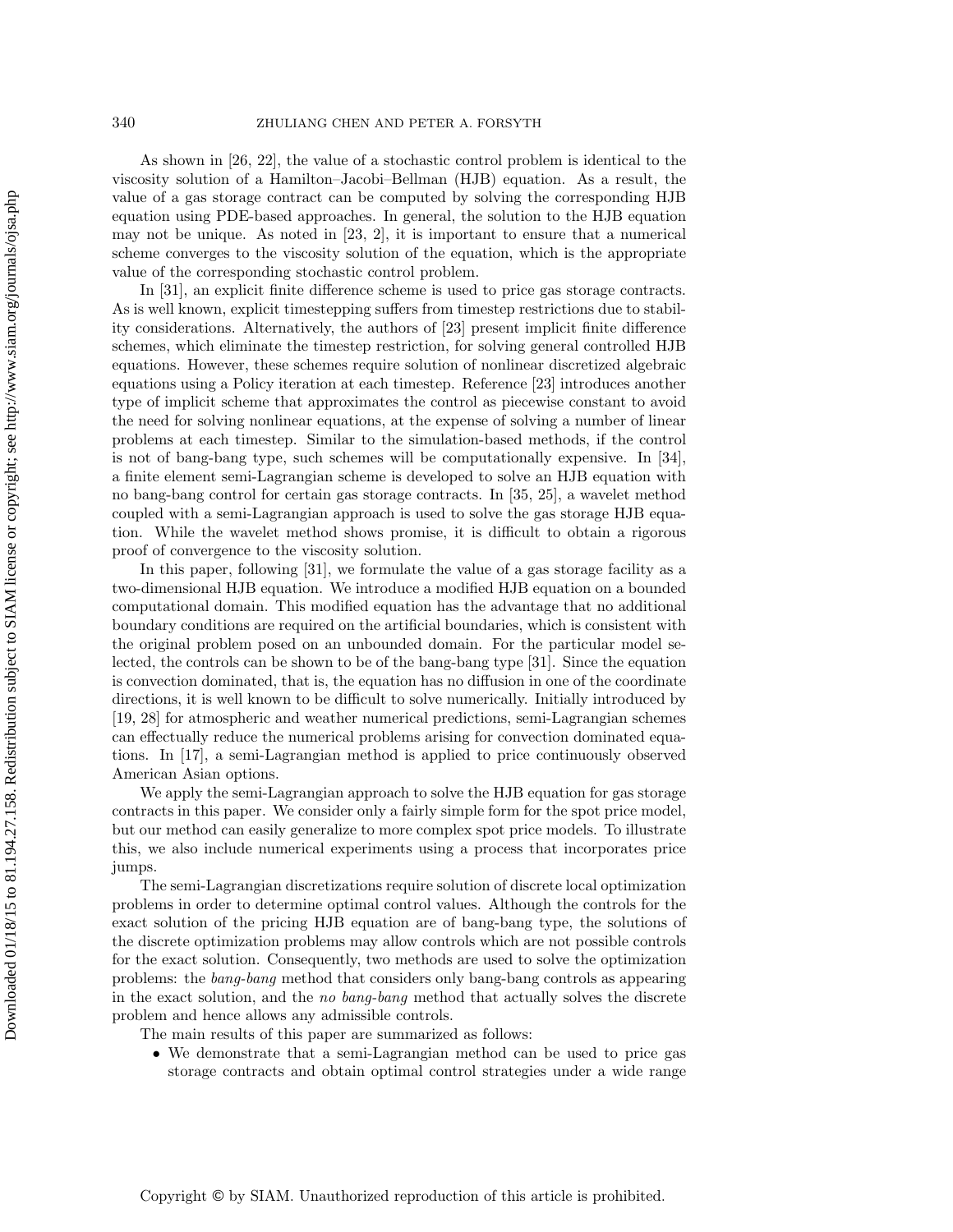of spot price models that exhibit mean-reverting seasonality dynamics and price jumps. A semi-Lagrangian method reduces the problem to solving a decoupled set of one-dimensional nonlinear discrete PDEs at each timestep. This makes implementation of this method very straightforward in a software library which is capable of pricing path-dependent options [36].

- We show that, as opposed to implicit finite difference discretizations, the semi-Lagrangian discretizations avoid the need for Policy-type iterations at each timestep. Effectively, we replace the Policy iteration by an operation involving a local optimization over known solution values from the previous timestep. The solution of this local optimization problem can be obtained cheaply, at the expense of an error proportional to the mesh size.
- Provided that a strong comparison property holds for the PDE, we prove that the fully implicit, semi-Lagrangian discretization converges to the viscosity solution of the modified HJB equation on a bounded domain by verifying the stability, consistency, and monotonicity of the scheme and using the basic results in [7, 2]. We pay particular attention to the boundary conditions and properties of the admissible controls on the boundary of the computational domain, to ensure that the conditions required for convergence to the viscosity solution are met.
- Numerical results show that fully implicit and Crank–Nicolson timestepping schemes using the semi-Lagrangian method converge to the same solution. In the case of fully implicit timestepping, the no bang-bang method converges smoothly at a first-order rate for some cases that cause numerical difficulties for the bang-bang method. The no bang-bang method is only about 10 percent more costly, in terms of CPU time, compared to the bang-bang method when tested using a typical example. Although most gas storage models in the literature have controls of the bang-bang type, the no bang-bang method is more general and can be applied to a wide class of optimal control problems where the converged controls may not be of bang-bang type.
- Numerical results also indicate that Crank–Nicolson timestepping does not appear to converge at a higher than first-order rate, and hence fully implicit timestepping is probably a better choice since it guarantees convergence to the viscosity solution, provided that a strong comparison result holds. Fully implicit timestepping is also straightforward to implement.

**2. Gas storage equation.** This section defines the natural gas storage problem and corresponding PDE for the value of a gas storage contract. The section is arranged as follows: first, we define some notation for the problem; we then present a meanreverting model for the natural gas spot price. We give the PDE for the value of a natural gas storage contract with respect to the gas spot price model. Finally, we completely specify the gas storage problem by providing the boundary conditions for the PDE.

**2.1. Problem notation.** We use the following notation for the natural gas storage problem:

- P: the current spot price per unit of natural gas.
- I: current amount of working gas inventory. We assume that I can be any value lying within the domain  $[0, I_{\text{max}}]$ .
- $V(P, I, t)$ : value of the natural gas storage facility (e.g., the leasing rate of the facility) with respect to natural gas price  $P$  and inventory level  $I$  at time t.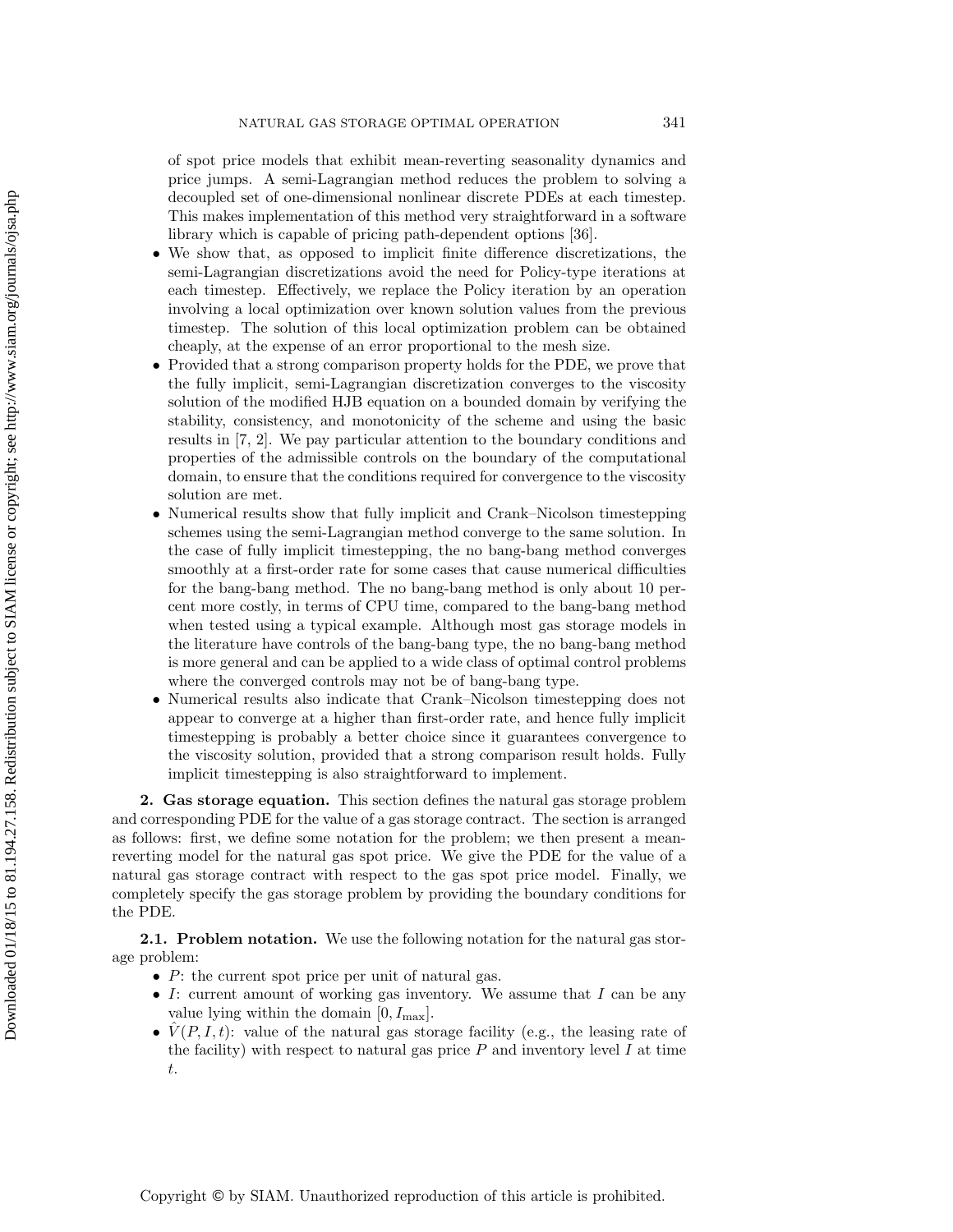- T: expiry time of the contract.
- c: control variable that represents the rate of producing gas from or injecting gas into the gas storage  $(c > 0$  represents production,  $c < 0$  represents injection). If  $c = 0$ , then no operation is performed on the storage.
- $c_{\text{max}}(I)$ : the maximum rate at which gas can be released from storage as a function of inventory levels,  $c_{\text{max}}(I) > 0$ . We use the expression in [31],

$$
(2.1) \t\t\t c_{\max}(I) = k_1 \sqrt{I},
$$

where  $k_1$  is a positive constant. This implies  $c_{\text{max}}(0) = 0$  with the physical meaning that no gas can be produced if the gas storage is empty.

•  $c_{\min}(I)$ :  $|c_{\min}(I)|$  is the maximum rate at which gas can be injected into storage as a function of inventory levels. Note that  $c_{\min}(I) < 0$ , with our sign convention that  $c > 0$  represents production. We use the expression from [31],

(2.2) 
$$
c_{\min}(I) = -k_2 \sqrt{\frac{1}{I+k_3} - \frac{1}{k_4}},
$$

where  $k_2$ ,  $k_3$ , and  $k_4$  are positive constants and  $k_2$ ,  $k_3$ ,  $k_4$  satisfy the constraint  $c_{\min}(I_{\max}) = 0$ , which means that no gas injection is possible if the gas storage is full. Equation (2.2) implies that

$$
(2.3) \t |c_{\min}(I)| \leq |\text{const.}\sqrt{I_{\max} - I}|, \t I < I_{\max}, \t I \to I_{\max}.
$$

•  $a(I, c)$ : the rate of gas loss given a gas production rate of c, when I units are currently in storage. In general, the change in gas inventory satisfies

(2.4) 
$$
\frac{dI}{dt} = -(c + a(I, c)),
$$

where usually  $a(I, c) \geq 0$ . We use the model in [31],

(2.5) 
$$
a(I, c) = a(c) = \begin{cases} 0 & \text{if } c \ge 0 \text{ (producing gas)}, \\ k_5 & \text{if } c < 0 \text{ (injecting gas)}, \end{cases}
$$

where  $k_5 > 0$  is a constant.

Note that if we are using a control c satisfying  $-k_5 < c < 0$ , that is, injecting at a rate smaller than the rate of gas loss, then  $(2.5)$  implies that  $c + a(c) > 0$ . According to (2.4), this means that injecting natural gas into the gas storage decreases the gas inventory, which is unreasonable. Consequently, we further require that control  $c$ satisfy the constraint  $c \in [c_{\min}(I), -k_5] \cup [0, c_{\max}(I)]$  so that

(2.6) 
$$
c + a(c) \le 0 \quad \text{if } c < 0 \text{ (injecting gas)}.
$$

In other words, the operator of the gas storage facility is not allowed to inject and at the same time decrease the gas inventory. We point out that the constraint on the control also makes the boundary conditions well defined (this will be discussed in more detail in a subsequent section). For future reference, given any  $I \in [0, I_{\text{max}}]$ , we define the set  $C(I)$  as

(2.7) 
$$
C(I) = [c_{\min}(I), -k_5] \cup [0, c_{\max}(I)],
$$

where we adopt the convention that  $[\alpha, \beta] = \emptyset$  if  $\alpha > \beta$ .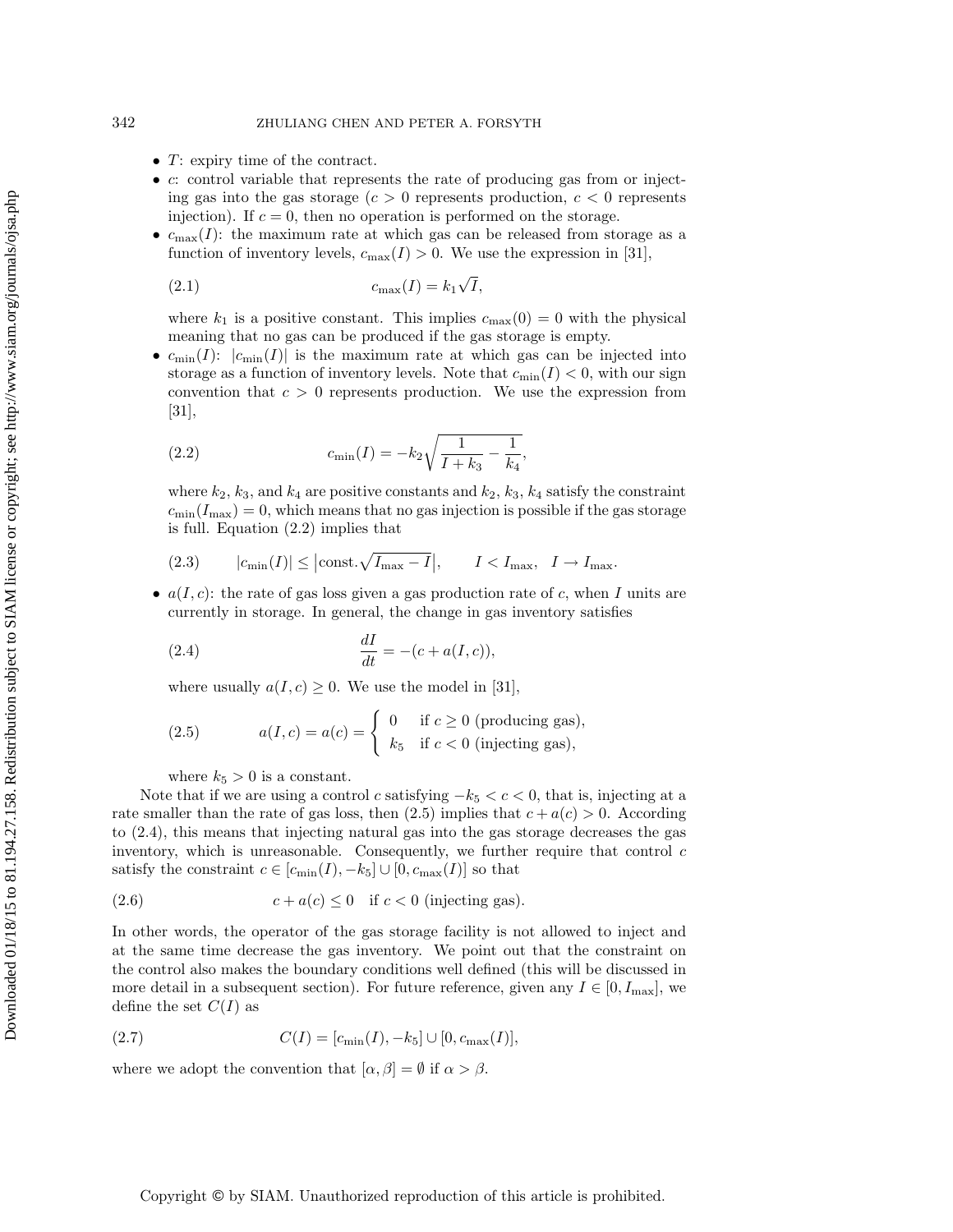**2.2. Natural gas spot price model.** In this subsection, we present a onefactor mean-reverting process for natural gas spot price. In the following we will refer to this process as a pure mean-reverting process. This process is able to capture the mean-reverting and seasonality effects of natural gas spot prices. However, there is a certain amount of controversy surrounding the precise form of a reasonable natural gas spot price model [27]. The numerical methods that we derive in this paper easily generalize to more complex spot price models.

**Pure mean-reverting process.** We note that the gas storage problem is a real options valuation problem [18, 33]. Hence, the usual derivation of the pricing equation starts with the actual spot price process, and a hedging argument generates a PDE with a risk-adjusted drift term [33]. We refer interested readers to [33, 27] for details. We will take a short cut here and simply consider the risk-adjusted price process, since this is the process which appears in the final PDE.

In this model, the risk-adjusted gas spot price follows a mean-reverting stochastic process with the equilibrium price varying over time to produce a seasonality effect. The risk-adjusted (or risk-neutral) gas spot price is modeled by a stochastic differential equation given by

(2.8) 
$$
dP = \alpha (K(t) - P)dt + \hat{\sigma}(P)P dZ,
$$

(2.9) 
$$
K(t) = K_0 + \beta_{SA} \sin(4\pi (t - t_{SA})),
$$

where

- $\alpha > 0$  is the mean-reverting rate,
- $K(t) \geq 0$  is the long-term equilibrium price that incorporates seasonality,
- $\hat{\sigma}(P)$  is the volatility as a function of P,
- $\bullet$   $dZ$  is an increment of the standard Gauss–Wiener process,
- $K_0 \geq 0$  is the equilibrium price without seasonality effect,
- $\beta_{SA}$  is the semiannual seasonality parameter,
- $t_{SA}$  is the seasonality centering parameters, representing the time of semiannual peak of equilibrium price in summer and winter.

According to (2.9), the equilibrium price  $K(t)$  is a periodic function with period 1/2. This models the seasonal evolution of the annual equilibrium price; e.g.,  $K(t)$ exhibits two peaks annually, respectively corresponding to high natural gas spot prices in summer and winter.

**2.3. The PDE for natural gas storage facilities.** For a financial contract such as the natural gas storage contract, a terminal payoff is given at the maturity  $t = T$ . In order to compute the value of the contract today, we need to solve the pricing PDE backwards in time from  $t = T$  to  $t = 0$ . Let  $\tau = T - t$  denote the current time-to-maturity. For ease of exposition, we will write our PDE in terms of  $\tau$  so that we will solve the pricing PDE from  $\tau = 0$  to  $\tau = T$ . Let  $V(P, I, \tau)$ denote the value of a natural gas storage facility as a function of  $(P, I, \tau)$ . In terms of the facility value  $\hat{V}(P, I, t)$  at forward times with respect to t, we have the identity  $V(P, I, \tau) = \hat{V}(P, I, T - \tau) = \hat{V}(P, I, t).$ 

Based on standard hedging arguments in the financial valuation literature [31, 34, 35, the value of a natural gas storage facility in terms of  $\tau$ , assuming that the risk-adjusted natural gas spot price follows the stochastic process defined in (2.8), is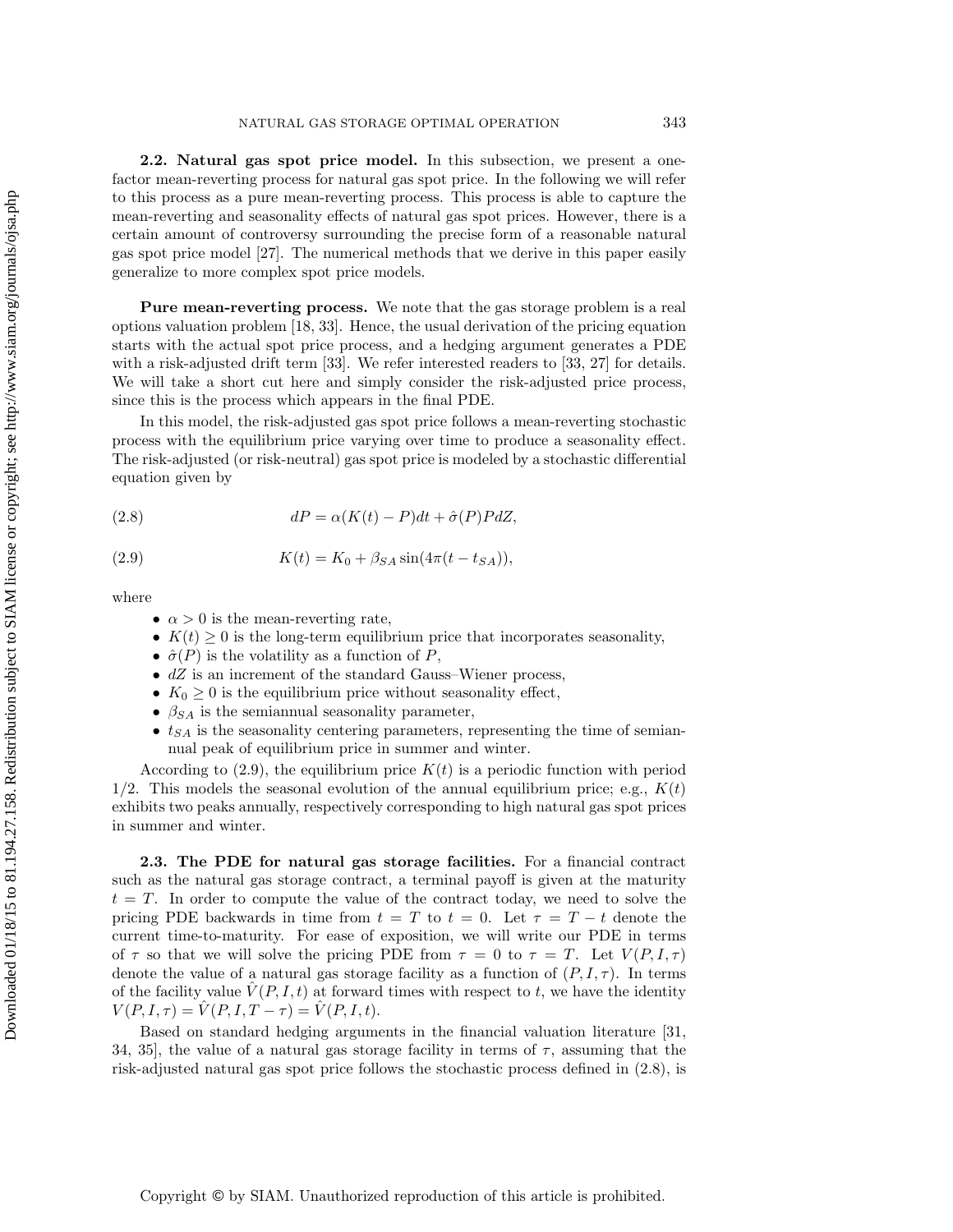given by

(2.10)  
\n
$$
V_{\tau} = \frac{1}{2} (\hat{\sigma}(P)P)^2 V_{PP} + \alpha (K(t) - P) V_P + \max_{c \in C(I)} \{ (c - a(c))P - (c + a(c))V_I \} - rV,
$$

where  $C(I)$  is given in (2.7) and  $r > 0$  is the continuously compounded risk-free interest rate. The nonlinear PDE  $(2.10)$  is known as the HJB equation. In  $(2.10)$ , the term  $(c - a(c))P$  represents the instantaneous rate of revenue obtained by producing natural gas from  $(c > 0)$  or injecting gas into  $(c < 0)$  the gas storage facility. The term  $-(c + a(c))V_I$  results from the rate of inventory change (recall (2.4)).

**2.4. Boundary conditions for the pricing PDE.** In order to completely specify the gas storage problem, we need to provide boundary conditions. We will proceed in an informal fashion here to derive plausible boundary conditions. These boundary conditions will be justified in a more rigorous fashion in section 4.

A number of terminal boundary conditions can be used. Note that since we will be solving backwards in time, the terminal state occurs at  $\tau = 0$ . Typical examples include the following:

- a zero payoff, as suggested by [31]:  $V(P, I, \tau = 0) = 0$ .
- a nonnegative payoff obtained by selling all the leftover gas in the storage at the maximum rate; that is,  $V(P, I, \tau = 0)$  is the solution V to the PDE obtained by fixing control  $c = c_{\text{max}}(I)$  in PDE (2.10) and solving the resulting PDE backwards from  $\tau = 0$  to  $\tau = \infty$  with  $\bar{V}(P, I, \tau = 0) = 0$ . We then specify  $V(P, I, \tau = 0) = \overline{V}(P, I, \tau = \infty)$ .
- the penalty payoff introduced by [11]:

$$
(2.11) \tV(P, I, \tau = 0) = \text{const.} \cdot P \cdot \min\left(I(t = T) - I(t = 0), 0\right),
$$

where const.  $> 0$ . This has the meaning that a penalty will be charged if the gas inventory in storage when the facility is returned is less than the gas inventory at the inception of the contract.

The domain for the PDE (2.10) is  $P \times I \in [0,\infty] \times [0,I_{\text{max}}]$ . For computational purposes, we need to solve the PDE in a finite computational domain  $[0, P_{\text{max}}] \times$  $[0, I_{\text{max}}].$ 

As  $I \rightarrow 0$ , from  $(2.1)$ – $(2.7)$  we have that

$$
(2.12) \t\t c + a(c) \le 0 \quad \forall c \in C(I), \ I \to 0.
$$

Hence the characteristics are outgoing in the I direction at  $I = 0$ , and we simply solve the PDE along the  $I = 0$  boundary; no further information is needed. Condition (2.12) has the interpretation that gas cannot be produced from a facility which is empty.

Similarly, as  $I \rightarrow I_{\text{max}}$ , equations (2.1)–(2.7) imply that

$$
(2.13) \t\t c + a(c) \ge 0 \quad \forall c \in C(I), \ I \to I_{\text{max}},
$$

which again means that the characteristics are outgoing in the I direction at  $I = I_{\text{max}}$ . Consequently, we simply solve the PDE along the  $I = I_{\text{max}}$  boundary; no further information is needed. Condition (2.13) has the interpretation that gas cannot be injected into the storage facility when it reaches full capacity.

Taking the limit of  $(2.10)$  as  $P \rightarrow 0$ , we obtain

(2.14) 
$$
V_{\tau} = \alpha K(t) V_P + \max_{c \in C(I)} \{ -(c + a(c)) V_I \} - rV.
$$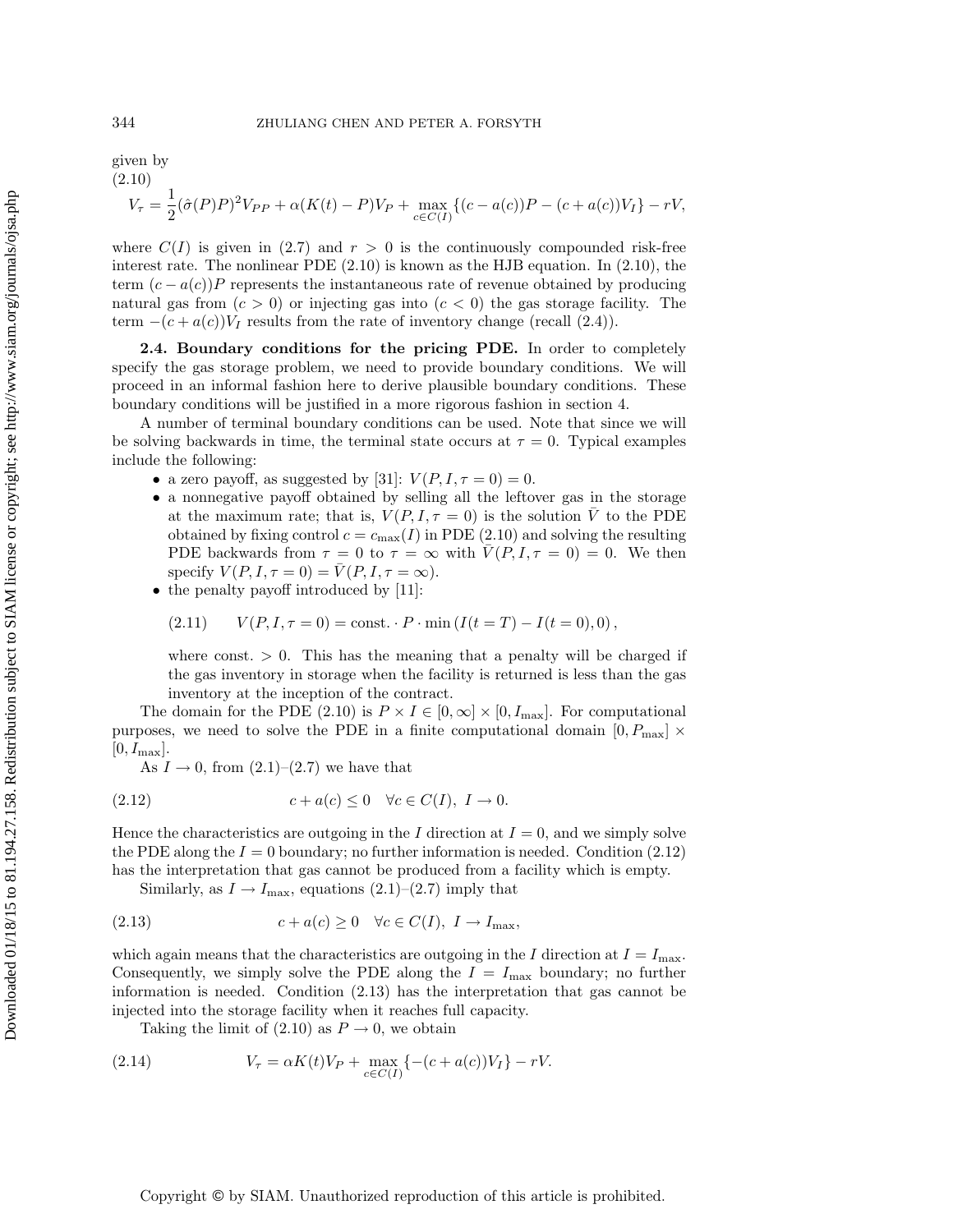Since  $\alpha K(t) \geq 0$ , we can solve (2.14) without requiring additional boundary conditions, as we do not need information from outside the computational domain  $[0, P_{\text{max}}]$ .

In this paper, we assume that  $\hat{\sigma}(P)$  is a continuous function that satisfies  $\hat{\sigma}(P) = \sigma$ for  $P \in [0, P_{\text{max}}-\epsilon]$ , where  $\sigma > 0$  is a constant and  $\epsilon > 0$  is a constant close to zero. For  $P \in [P_{\text{max}} - \epsilon, P_{\text{max}}], \hat{\sigma}(P)$  approaches 0 continuously as  $P \to P_{\text{max}}$ . In other words, the volatility is constant for most values of P and decreases to zero as  $P \to P_{\text{max}}$ . The decreasing behavior of  $\hat{\sigma}(P)$  at the far boundary  $P = P_{\text{max}}$  generates a negligible error by choosing  $P_{\text{max}}$  sufficiently large (see section 5 for numerical results on different choices of  $P_{\text{max}}$ ).

Based on this form of  $\hat{\sigma}(P)$ , taking the limit of (2.10) as  $P \to P_{\text{max}}$ , we have

(2.15) 
$$
V_{\tau} = \alpha (K(t) - P) V_P + \max_{c \in C(I)} \{ (c - a(c))P - (c + a(c))V_I \} - rV, \quad P \to P_{\text{max}}.
$$

We will always choose  $P_{\text{max}} \gg K(t)$ , and hence (2.15) can be solved at  $P = P_{\text{max}}$ without additional information.

The purpose of introducing the continuous function  $\hat{\sigma}(P)$  is so that the boundary equation is the limit of the PDE from the domain interior. This will reduce the technical manipulations required to prove convergence of our numerical scheme to the viscosity solution of the modified gas storage problem  $(2.10)$ – $(2.15)$  (see section 4). Since  $\epsilon \ll 1$ , the numerical implementation assuming that  $\hat{\sigma}(P)$  has the above behavior is, for all practical purposes, the same as an implementation assuming that  $\hat{\sigma}(P) = \sigma$ for  $P < P_{\text{max}}$  and  $\hat{\sigma}(P) = 0$  for  $P = P_{\text{max}}$ .

**3. Semi-Lagrangian discretization.** A semi-Lagrangian approach is presented in [17] for pricing continuously observed American Asian options under jump diffusion. In this section, we extend the semi-Lagrangian method in [17] to solve the HJB equation (2.10) that involves optimal control. The main idea used to construct a semi-Lagrangian discretization of the PDE (2.10) is to integrate the PDE along a semi-Lagrangian trajectory (defined below). Various semi-Lagrangian discretizations can be obtained by evaluating the resulting integrals using different numerical integration methods: for example, using the rectangular rule provides a fully implicit timestepping scheme, while using the trapezoidal rule gives a Crank–Nicolson timestepping scheme.

This section is arranged as follows: we first present an intuitive idea for developing a semi-Lagrangian discretization for (2.10). We then present both a fully implicit and a Crank–Nicolson timestepping scheme based on this idea. At the end of this section, we reformulate the discrete equations resulting from the semi-Lagrangian discretization into a matrix form as an aid in the analysis presented in later sections.

Prior to presenting the timestepping schemes, we introduce the following notation. We use an unequally spaced grid in P coordinates for the PDE discretization, represented by  $[P_1, P_2, \ldots, P_{i_{\text{max}}}].$  Similarly, we use an unequally spaced grid in the I direction denoted by  $[I_1, I_2, \ldots, I_{j_{\text{max}}}].$  We denote by  $0 = \tau^0 < \cdots < \tau^N = T$  the discrete timesteps used to discretize the PDE (2.10). Let  $\Delta \tau^n = \tau^{n+1} - \tau^n$ . Let  $V(P_i, I_j, \tau^n)$  denote the exact solution of (2.10) when the natural gas spot price resides at node  $P_i$ , the gas inventory at node  $I_j$ , and discrete time at  $\tau^n$ . Let  $V_{i,j}^n$  denote an approximation of the exact solution  $V(P_i, I_j, \tau^n)$ . Let  $\mathcal L$  be a differential operator represented by

(3.1) 
$$
\mathcal{L}V = \frac{1}{2}(\hat{\sigma}(P)P)^2 V_{PP} + \alpha(K(t) - P) - rV.
$$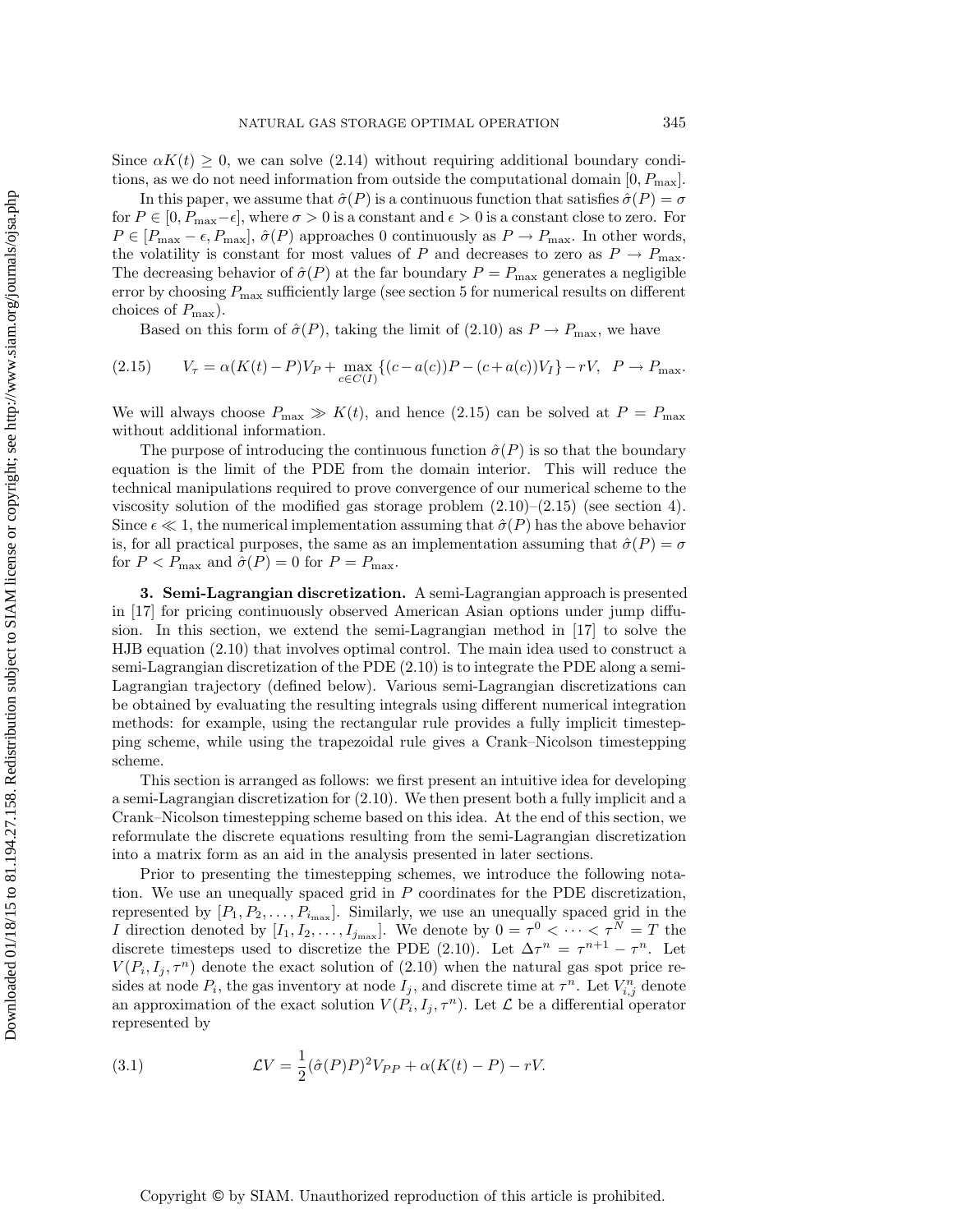Using the differential operator (3.1), we can rewrite natural gas storage pricing PDE  $(2.10)$  as

(3.2) 
$$
\min_{c \in C(I)} \{ V_{\tau} + (c + a(c))V_I - (c - a(c))P - LV \} = 0.
$$

We use standard finite difference methods to discretize the operator  $\mathcal{L}V$ . Let  $(\mathcal{L}_h V)^n_{i,j}$  denote the discrete value of the differential operator  $(3.1)$  at node  $(P_i, I_j, \tau^n)$ . The operator (3.1) can be discretized using central, forward, or backward differencing in the  $P, I$  directions to give

(3.3) 
$$
(\mathcal{L}_h V)^n_{i,j} = \alpha_i^n V^n_{i-1,j} + \beta_i^n V^n_{i+1,j} - (\alpha_i^n + \beta_i^n + r) V^n_{i,j},
$$

where  $\alpha_i^n$  and  $\beta_i^n$  are determined using the algorithm in Appendix A. The algorithm guarantees that  $\alpha_i^n$  and  $\beta_i^n$  satisfy the following positive coefficient condition:

(3.4) 
$$
\alpha_i^n \ge 0
$$
,  $\beta_i^n \ge 0$ ,  $i = 1, ..., i_{\text{max}}$ ,  $j = 1, ..., j_{\text{max}}$ ,  $n = 1, ..., N$ .

As we will demonstrate in section 4, the positive coefficient property (3.4) is a sufficient condition to ensure convergence of a semi-Lagrangian fully implicit timestepping scheme to the viscosity solution of the HJB equation (2.10).

Now we give the intuition for developing the semi-Lagrangian discretization schemes. Let us consider a path (or a semi-Lagrangian trajectory)  $\mathcal{I}(\tau)$  that follows the ODE

(3.5) 
$$
\frac{d\mathcal{I}}{d\tau} = c + a(c).
$$

According to (3.5), we can write the term  $V_\tau + (c + a(c))V_I$  in (3.2) in the form of a Lagrangian directional derivative

(3.6) 
$$
\frac{DV}{D\tau} = \frac{\partial V}{\partial \tau} + \frac{\partial V}{\partial I} \frac{d\mathcal{I}}{d\tau}.
$$

Then (3.2) can be rewritten as

(3.7) 
$$
\min_{c \in C(I)} \left\{ \frac{DV}{D\tau} - (c - a(c))P - LV \right\} = 0.
$$

Let us analyze  $(3.5)$ – $(3.7)$  from a discrete point of view, that is, consider discrete grid points and discrete times. Let  $\mathcal{I}(\tau; P_i, I_j, \tau^{n+1}, \zeta_{i,j}(\tau))$  denote a path satisfying (3.5), which arrives at a discrete grid point  $(P_i, I_j)$  at  $\tau = \tau^{n+1}$  for  $P_i$  being held constant and control following a path  $\zeta_{i,j}(\tau)$  with respect to  $\tau$ . Let  $\mathcal{I}(\tau^{n}; P_i, I_j, \tau^{n+1}, \zeta_{i,j}(\tau^n))$ be the departure point of this path at  $\tau = \tau^n$ , which can be computed by solving

(3.8) 
$$
\begin{cases} \frac{d\mathcal{I}}{d\tau}(\tau; P_i, I_j, \tau^{n+1}, \zeta_{i,j}(\tau)) = \zeta_{i,j}(\tau) + a(\zeta_{i,j}(\tau)) & \text{for } \tau < \tau^{n+1}, \\ \mathcal{I}(\tau; P_i, I_j, \tau^{n+1}, \zeta_{i,j}(\tau)) = I_j & \text{for } \tau = \tau^{n+1}, \end{cases}
$$

from  $\tau = \tau^{n+1}$  to  $\tau = \tau^n$ . We can write the solution of (3.8) in the integral form as

$$
(3.9) \quad \mathcal{I}(\tau = \tau^n; P_i, I_j, \tau^{n+1}, \zeta_{i,j}(\tau = \tau^n)) = I_j - \int_{\tau^n}^{\tau^{n+1}} \left[ \zeta_{i,j}(\tau) + a(\zeta_{i,j}(\tau)) \right] d\tau.
$$

Note that from (3.9), the departure point  $\mathcal{I}(\tau^n; P_i, I_j, \tau^{n+1}, \zeta_{i,j}(\tau^n))$  will not necessarily coincide with a grid point in the  $I$  direction. To simplify the notation, in the following we will use  $\mathcal{I}(\tau) = \mathcal{I}(\tau; P_i, I_j, \tau^{n+1}, \zeta_{i,j}(\tau))$  without causing ambiguity.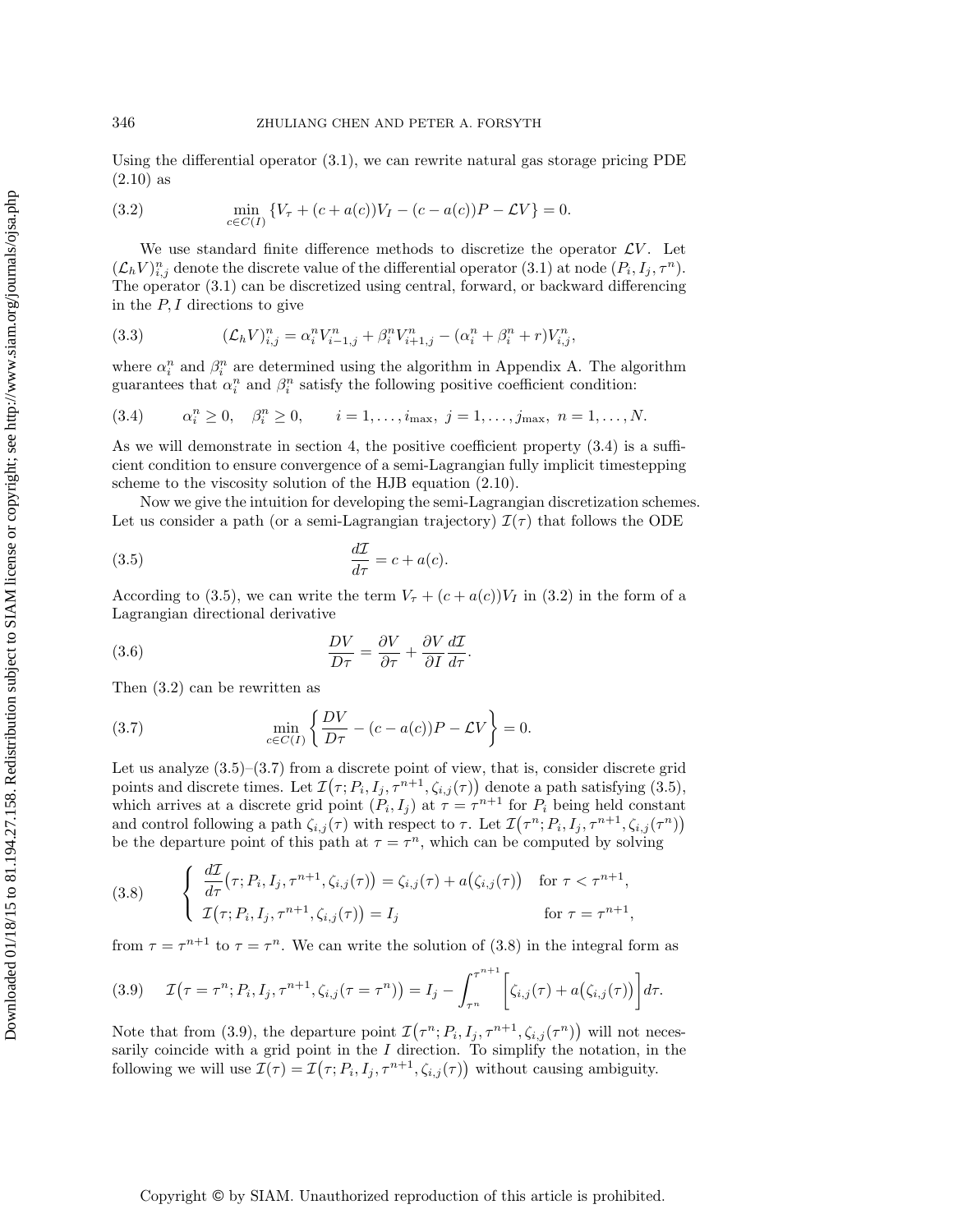Integrating both sides of (3.7) along the path  $\mathcal{I}(\tau)$  from  $\tau = \tau^n$  to  $\tau = \tau^{n+1}$ , with P fixed at  $P_i$  and control variable c following the path  $\zeta_{i,j}(\tau)$ , gives

(3.10) 
$$
\int_{\tau^n}^{\tau^{n+1}} \min_{\zeta_{i,j}(\tau) \in C(\mathcal{I}(\tau))} \left\{ \frac{DV}{D\tau} (P_i, \mathcal{I}(\tau), \tau) - (\zeta_{i,j}(\tau) - a(\zeta_{i,j}(\tau))) P_i - \mathcal{L}V(P_i, \mathcal{I}(\tau), \tau) \right\} d\tau = 0.
$$

Interchanging the integral and the min operator in (3.10), assuming that they are interchangeable, and using the identity

(3.11) 
$$
\int_{\tau^n}^{\tau^{n+1}} \frac{DV}{D\tau}(P_i, \mathcal{I}(\tau), \tau) d\tau = V(P_i, I_j, \tau^{n+1}) - V(P_i, \mathcal{I}(\tau^n), \tau^n),
$$

we obtain

$$
V(P_i, I_j, \tau^{n+1}) = \max_{\zeta_{i,j}(\tau) \in C(\mathcal{I}(\tau))} \left\{ V\left(P_i, \mathcal{I}(\tau^n), \tau^n\right) + \int_{\tau^n}^{\tau^{n+1}} (\zeta_{i,j}(\tau) - a(\zeta_{i,j}(\tau))) P_i d\tau \right. \\ \left. + \int_{\tau^n}^{\tau^{n+1}} \mathcal{L}V\left(P_i, \mathcal{I}(\tau), \tau\right) d\tau \right\},
$$

where  $\mathcal{I}(\tau) = \mathcal{I}(\tau; P_i, I_j, \tau^{n+1}, \zeta_{i,j}(\tau)).$ 

Remark 3.1 (interchanging the order of operations in (3.10)). The integral and the min operators may not be interchangeable. Moreover, the derivatives in (3.10) may not exist since the value function V may not be smooth and needs to be considered in the sense of the viscosity solution. Thus, our derivation is not rigorous. However, our purpose here is to illustrate the main idea for developing the schemes. The rigorous proof of the convergence of the semi-Lagrangian fully implicit discretization to the viscosity solution of (2.10) will be given in section 4.

By evaluating the integrals in (3.9), the departure point of the semi-Lagrangian trajectory, and value function (3.12) using various numerical integration schemes, we are able to obtain semi-Lagrangian discretizations of different orders in time. In this paper, we will present the fully implicit and Crank–Nicolson timestepping schemes, which result from approximating the integrals using the rectangular rule and trapezoidal rule, respectively. We will use an approach similar to that suggested in [20].

**3.1. Fully implicit timestepping.** In the case of fully implicit timestepping, we approximate the integral in (3.9) using the rectangular rule at  $\tau = \tau^{n+1}$ . In other words, we evaluate (3.9) by assuming that

(3.13) 
$$
\zeta_{i,j}(\tau) \simeq \zeta_{i,j}(\tau^{n+1}) \quad \text{for } \tau \in [\tau^n, \tau^{n+1}].
$$

It is perhaps not immediately obvious why we evaluate  $\zeta_{i,j}(\tau)$  at  $\tau^{n+1}$  in approximation  $(3.13)$ . In [13, Appendix B] we show that this choice corresponds to a discretization based on assuming that the operator of the facility can adjust the controls only at finite intervals. This assumes that the operator of the facility maximizes his risk-neutral expected value over the infinitesimal period of the cash flows. Note that it is also possible to derive PDE (2.10) using a hedging argument [34, 35]. In this case, we can also interpret the discretization as an application of no-arbitrage jump conditions at each discrete control observation time.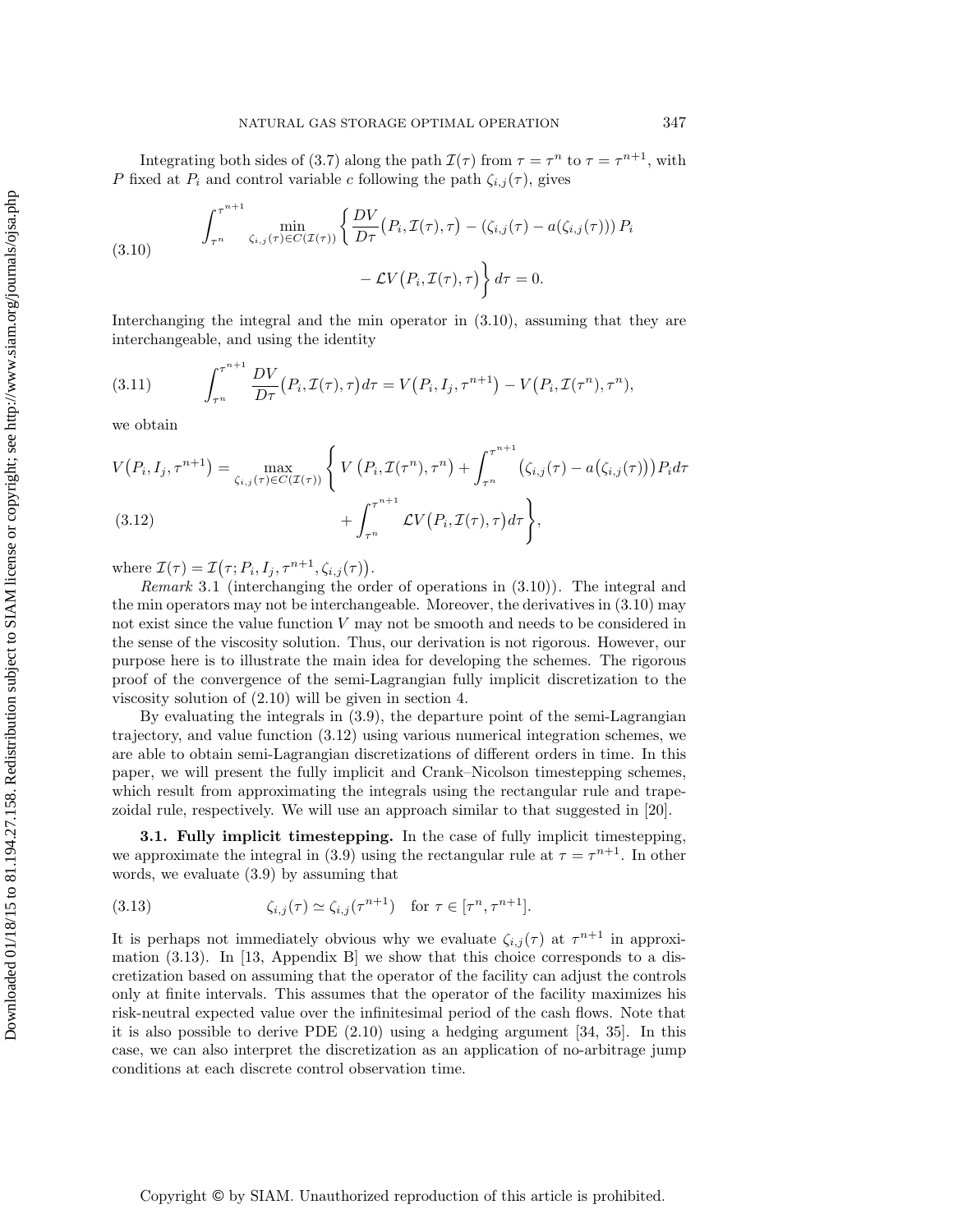Let  $\zeta_{i,j}^{n+1} = \zeta_{i,j}(\tau^{n+1})$  and let  $\mathcal{I}_{j(i,n+1)}^n$  denote an approximation to  $\mathcal{I}(\tau^n) =$  $\mathcal{I}(\tau^n; P_i, I_j, \tau^{n+1}, \zeta_{i,j}(\tau^n))$ , the departure point of the semi-Lagrangian trajectory (3.8). The rectangular approximation of (3.9), assuming (3.13), gives

(3.14) 
$$
\mathcal{I}_{j(i,n+1)}^n = I_j - \Delta \tau^n \left( \zeta_{i,j}^{n+1} + a \left( \zeta_{i,j}^{n+1} \right) \right),
$$

where  $\Delta \tau^n = \tau^{n+1} - \tau^n$ .

The control  $\zeta_{i,j}^{n+1}$  must satisfy the constraint  $\zeta_{i,j}^{n+1} \in C(I_j)$ , where  $C(I_j)$  =  $[c_{\min}(I_i), -k_5] \cup [0, c_{\max}(I_i)],$  as defined in (2.7). Moreover, to prevent the value of  $\mathcal{I}_{j(i,n+1)}^n$  from going outside of the domain  $[0, I_{\text{max}}]$ , we need to impose further constraints on  $\zeta_{i,j}^{n+1}$ . Let  $C_j^{n+1} \subseteq C(I_j)$  denote the set of values of  $\zeta_{i,j}^{n+1}$  such that the resulting  $\mathcal{I}_{j(i,n+1)}^n$  calculated from (3.14) is bounded within [0,  $I_{\text{max}}$ ]. Note that  $C_j^{n+1}$ is independent of  $P_i$ . We regard all elements in  $C_j^{n+1}$  as admissible controls.

Equation (3.14) provides  $\mathcal{I}_{j(i,n+1)}^n$  as an approximation to  $\mathcal{I}(\tau^n)$ . Hence,  $V(P_i, \mathcal{I}_{j(i,n+1)}^n, \tau^n)$  is an approximation to  $V(P_i, \mathcal{I}(\tau^n), \tau^n)$ , which is the value function at  $\tau^n$  when P is fixed at  $P_i$  and I residing at the departure point of the path  $\mathcal{I}(\tau)$ . As mentioned above,  $\mathcal{I}_{j(i,n+1)}^n$  usually does not coincide with a grid point in the  $I$  direction. Thus, we have to choose an interpolation scheme to approximate  $V(P_i, \mathcal{I}_{j(i,n+1)}^n, \tau^n)$  using discrete grid values  $V_{i,j}^n$ ,  $i = 1, \ldots, i_{\text{max}}, j = 1, \ldots, j_{\text{max}}$ . Let  $V_{i,j(i,n+1)}^n$  denote an approximation of  $V(P_i, \mathcal{I}_{j(i,n+1)}^n, \tau^n)$  obtained by interpolating a set of values  $V_{i,j}^n$  with P fixed at  $P_i$  and I varied.

Evaluating the integrals in (3.12) at  $\tau = \tau^{n+1}$  using the rectangular rule, assuming that the control path  $\zeta_{i,j}(\tau)$  follows (3.13) and the semi-Lagrangian trajectory  $\mathcal{I}(\tau)$ satisfies (3.14), gives (3.15)

$$
V_{i,j}^{n+1} = \max_{\zeta_{i,j}^{n+1} \in C_j^{n+1}} \left\{ V_{i,j(i,n+1)}^n + \Delta \tau^n \left( \zeta_{i,j}^{n+1} - a \left( \zeta_{i,j}^{n+1} \right) \right) P_i \right\} + \Delta \tau^n (\mathcal{L}_h V)_{i,j}^{n+1},
$$

where  $V(P_i, \mathcal{I}(\tau^n), \tau^n)$  in (3.12) is approximated by  $V_{i,j(i,n+1)}^n$ . The last term in (3.15) follows from approximating the second integral in (3.12), assuming  $\mathcal{L}V(P_i,\mathcal{I}(\tau),\tau) =$  $\mathcal{L}V(P_i,\mathcal{I}(\tau^{n+1}),\tau^{n+1})=\mathcal{L}V(P_i,I_j,\tau^{n+1})$  for  $\tau\in[\tau^n,\tau^{n+1}]$ , and then replacing the differential operator  $\mathcal{L}V$  with its discrete form  $\mathcal{L}_hV$ , given in (3.3). Equations (3.14)– (3.15) specify a semi-Lagrangian fully implicit discretization. Assuming that the solution value is smooth, although this is not the case in general, we show in Lemma 4.5 that linear interpolation for computing  $V_{i,j(i,n+1)}^n$  is sufficient to achieve a first-order global discretization error. We will also demonstrate the first-order convergence of the fully implicit timestepping scheme using numerical experiments in section 5.

**3.2. Crank–Nicolson timestepping.** In order to obtain a higher-order discretization in time, we can evaluate the integrals in (3.9) and (3.12) using a trapezoidal rule, which results in a Crank–Nicolson timestepping scheme. We assume that the control path  $\zeta_{i,j}(\tau)$  is a continuous differentiable function of time. Let  $\zeta_{i,j}^n = \zeta_{i,j}(\tau^n)$ . Applying the trapezoidal rule to the integral in (3.9), assuming the control is a smooth function of time, gives the following approximation for  $\mathcal{I}_{j(i,n+1)}^n$ :

(3.16) 
$$
\mathcal{I}_{j(i,n+1)}^n = I_j - \frac{\Delta \tau^n}{2} \left( \zeta_{i,j}^{n+1} + a \left( \zeta_{i,j}^{n+1} \right) \right) - \frac{\Delta \tau^n}{2} \left( \zeta_{i,j}^n + a \left( \zeta_{i,j}^n \right) \right).
$$

As for the definition of admissible controls in the previous subsection, we can define  $C_j^{n+1} \subseteq C(\mathcal{I}_{j(i,n+1)}^n) \times C(I_j)$  to be the set of all admissible controls  $\zeta_{i,j}^n$  and  $\zeta_{i,j}^{n+1}$  such that the value  $\mathcal{I}_{j(i,n+1)}^n$  calculated from (3.16) resides inside the domain [0,  $I_{\text{max}}$ ].

Copyright © by SIAM. Unauthorized reproduction of this article is prohibited.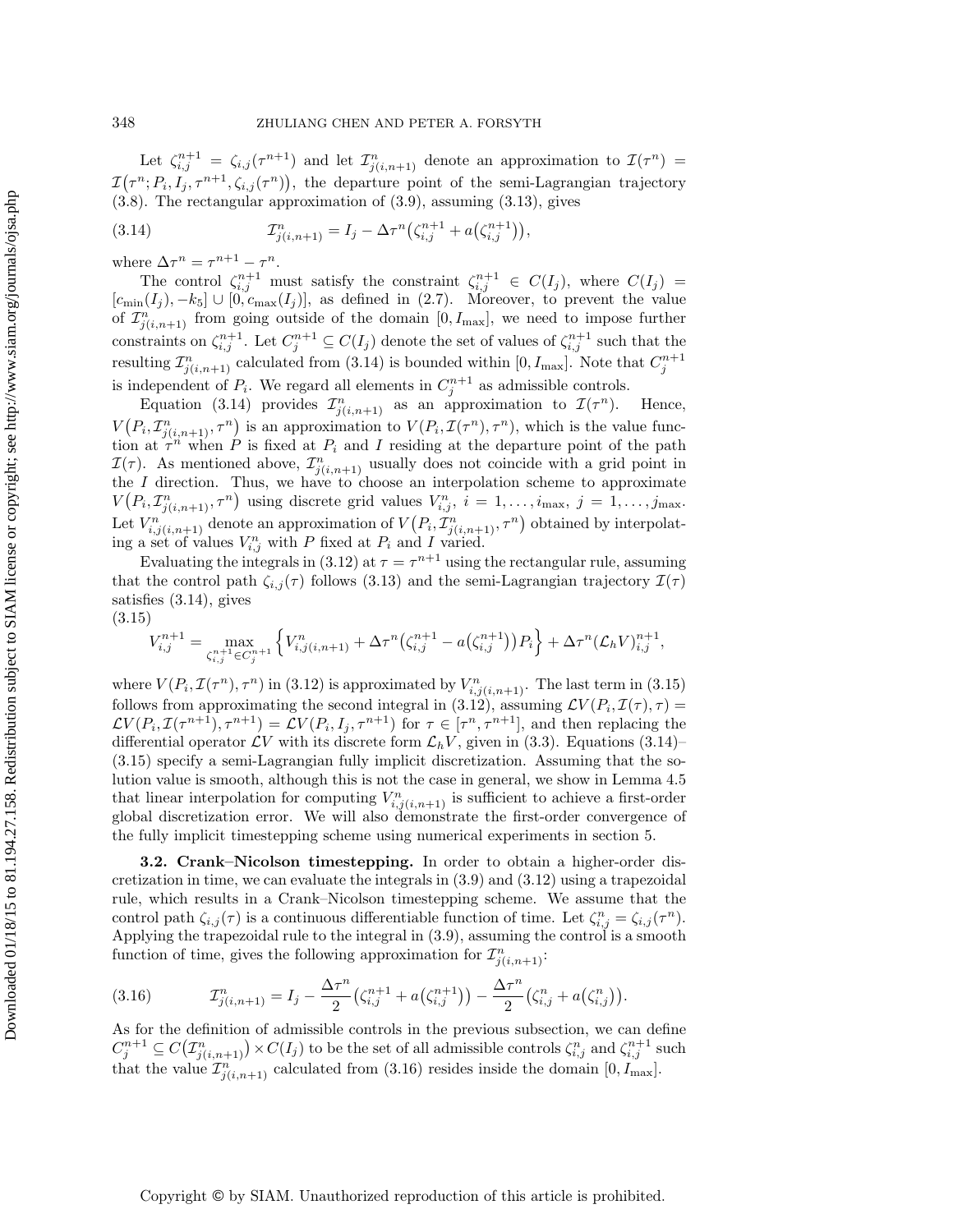Approximating the integrals in (3.12) using the trapezoidal rule and assuming that the control path  $\zeta_{i,j}(\tau)$  is a smooth function of time and that the semi-Lagrangian trajectory  $\mathcal{I}(\tau)$  follows (3.16), then we obtain

$$
V_{i,j}^{n+1} = \max_{(\zeta_{i,j}^n, \zeta_{i,j}^{n+1}) \in C_j^{n+1}} \left\{ V_{i,j(i,n+1)}^n + \frac{\Delta \tau^n}{2} \left( \zeta_{i,j}^{n+1} - a(\zeta_{i,j}^{n+1}) \right) P_i \right\}
$$
  
(3.17) 
$$
+ \frac{\Delta \tau^n}{2} \left( \zeta_{i,j}^n - a(\zeta_{i,j}^n) \right) P_i + \frac{\Delta \tau^n}{2} (\mathcal{L}_h V)_{i,j(i,n+1)}^n + \frac{\Delta \tau^n}{2} (\mathcal{L}_h V)_{i,j}^{n+1},
$$

where  $(\mathcal{L}_h V)^n_{i,j(i,n+1)}$  is the evaluation of the discrete differential operator (3.3) at  $\tau = \tau^n$  and  $(P, I) = (P_i, \mathcal{I}_{j(i,n+1)}^n)$  with  $\mathcal{I}_{j(n+1)}^n$  given in (3.16). Equations (3.16)-(3.17) results in a semi-Lagrangian Crank–Nicolson discretization.

As in the fully implicit timestepping case, we need to use interpolation to compute quantities of the form  $\langle \cdot \rangle_{i,j(i,n+1)}^n$  in (3.17) since  $\mathcal{I}_{j(n+1)}^n$  usually does not reside on a grid point in the  $I$  direction. As suggested by  $[17, 9, 21]$  for the case when the control is a fixed constant, second-order global truncation error can be achieved if the P derivatives in  $\mathcal{L}V$  are discretized using second-order accurate methods, e.g., a central differencing method (see Appendix A), and quadratic interpolation used for  $(\cdot)_{i,j(i,n+1)}^n$ . Of course, this truncation error estimate is valid only for smooth solutions. Indeed, in the numerical experiments conducted in section 5, we cannot observe second-order convergence for the Crank–Nicolson timestepping scheme with high-order interpolants.

**3.3. Matrix form of the discrete equations.** Before proceeding to setting up the matrix form for the discrete equations  $(3.14)$ – $(3.15)$  and  $(3.16)$ – $(3.17)$ , let us introduce the following notation. Let  $V_j^n$  be a column vector of discrete solution values with  $[V_j^n]_i = V_{i,j}^n$  for a fixed  $I_j$ . Let  $V^n$  be a column vector with  $[V^n]_j = V_j^n$ . Based on the discrete differential operator  $\mathcal{L}_h V$  in (3.3), we can define a matrix  $\hat{L}^n$ such that

(3.18) 
$$
[L^n \cdot V^n]_{i,j} = (\mathcal{L}_h V)^n_{i,j} = [\alpha^n_i V^n_{i-1,j} + \beta^n_i V^n_{i+1,j} - (\alpha^n_i + \beta^n_i + r) V^n_{i,j}],
$$

where the coefficients  $\alpha_i^n$  and  $\beta_i^n$  are given in Appendix A.

Let  $\Phi^{n+1}$  be a Lagrange interpolation operator such that

(3.19) 
$$
\left[\Phi^{n+1} \cdot V^n\right]_{i,j} = V^n_{i,j(i,n+1)} + \text{interpolation error},
$$

where  $\Phi^{n+1}$  can represent any order (linear, quadratic) of Lagrangian interpolation. Let  $\left[\Phi^{n+1}V^{n}\right]_j$  denote a column vector with entries

(3.20) 
$$
\left[\left[\Phi^{n+1}V^{n}\right]_{j}\right]_{i} = \left[\Phi^{n+1}V^{n}\right]_{i,j}.
$$

Let P denote a column vector satisfying  $[P]_i = P_i$ . Let  $\zeta_j^n$  and  $\zeta_j^{n+1}$  be diagonal matrices with diagonal entries  $\left[\zeta_j^n\right]_{ii} = \zeta_{i,j}^n$  and  $\left[\zeta_j^{n+1}\right]_{ii} = \zeta_{i,j}^{n+1}$ . Similarly, let  $a(\zeta_j^n)$  and  $a(\zeta_j^{n+1})$  denote diagonal matrices with diagonal entries  $[a(\zeta_j^n)]_{ii} = a(\zeta_{i,j}^n)$ ,  $[a(\zeta_j^{n+1})]_{ii} = a(\zeta_{i,j}^{n+1})$ . Let I be an identity matrix. Given the above notation, the discrete equations  $(3.14)$ – $(3.15)$  and  $(3.16)$ – $(3.17)$  together can be written in a  $\theta$ -form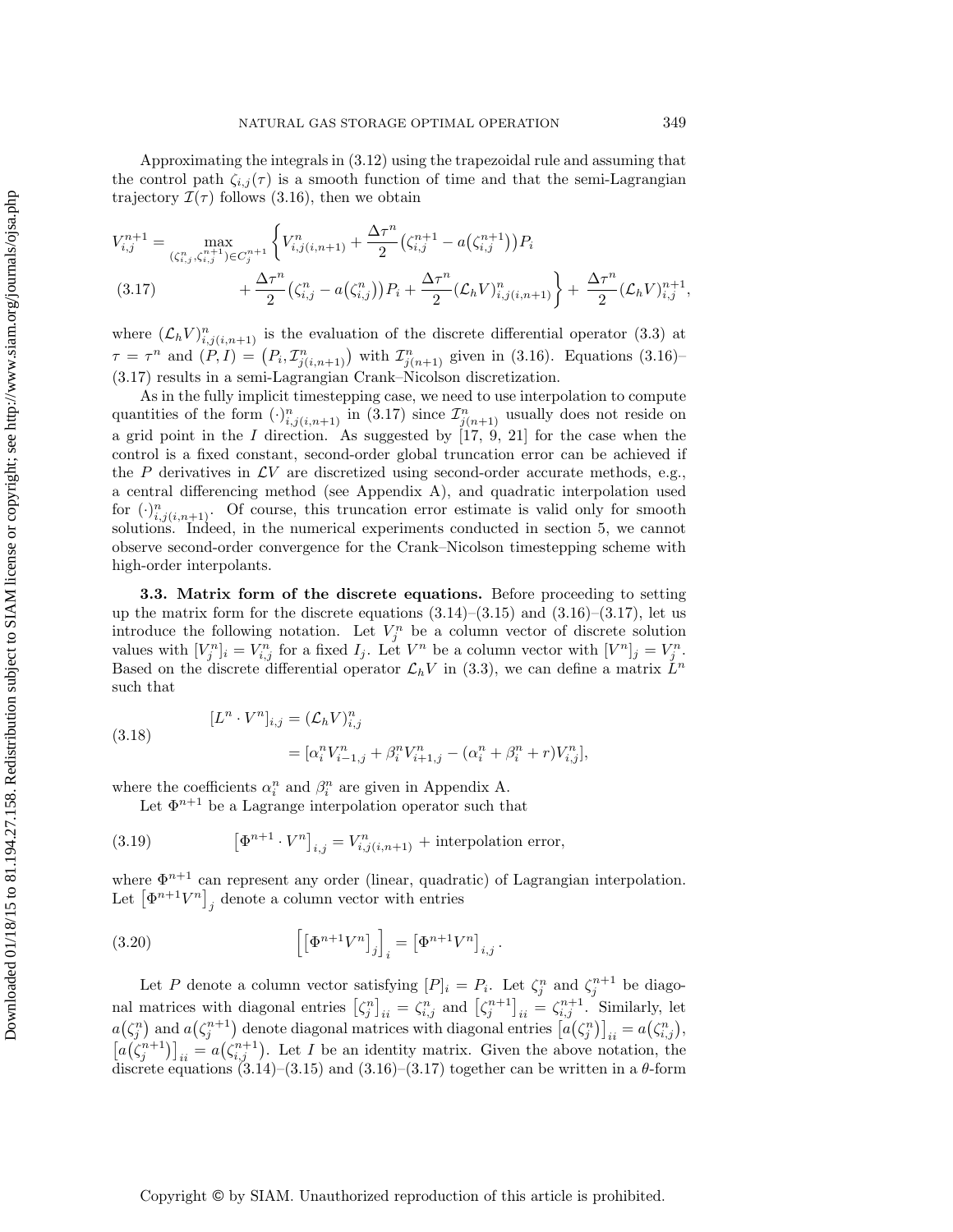$$
\begin{aligned}\n\left[ [I - (1 - \theta)\Delta \tau^n L^{n+1}] V^{n+1} \right]_j &= \left[ \Phi^{n+1} \left[ I + \theta \Delta \tau^n L^n \right] V^n \right]_j \\
&\quad + (1 - \theta)\Delta \tau^n \left( \zeta_j^{n+1} - a \left( \zeta_j^{n+1} \right) \right) P + \theta \Delta \tau^n \left( \zeta_j^n - a \left( \zeta_j^n \right) \right) P, \\
\text{where } \left[ \zeta_j^n \right]_{ii}, \left[ \zeta_j^{n+1} \right]_{ii} &= \underset{\left( [\zeta_j^n]_{ii}, [\zeta_j^{n+1}]_{ii} \right) \in C_j^{n+1}}{\operatorname{argmax}} \left\{ \left[ \left[ \Phi^{n+1} [I + \theta \Delta \tau^n L^n] V^n \right]_j \right. \\
&\quad + (1 - \theta)\Delta \tau^n \left( \zeta_j^{n+1} - a \left( \zeta_j^{n+1} \right) \right) P + \theta \Delta \tau^n \left( \zeta_j^n - a \left( \zeta_j^n \right) \right) P \right]_i \right\}\n\end{aligned}
$$

for  $j = 1, \ldots, j_{\text{max}}$ . Here  $\theta = 0$  corresponds to fully implicit timestepping, and  $\theta = 1/2$ is Crank–Nicolson timestepping.

It will be convenient to define  $\Delta P_{\text{max}} = \max_i (P_{i+1} - P_i), \Delta P_{\text{min}} = \min_i (P_{i+1} - P_i)$  $P_i$ ,  $\Delta I_{\text{max}} = \max_j (I_{j+1} - I_j), \Delta I_{\text{min}} = \min_j (I_{j+1} - I_j), \Delta \tau_{\text{max}} = \max_n (\tau^{n+1} - \tau^n),$  $\Delta \tau_{\min} = \min_n (\tau^{n+1} - \tau^n)$ . We assume that there are mesh size/timestep parameters  $h_{\min} = C_0 h_{\max}$  such that

(3.22) 
$$
\Delta P_{\text{max}} = C_1 h_{\text{max}}, \quad \Delta I_{\text{max}} = C_2 h_{\text{max}}, \quad \Delta \tau_{\text{max}} = C_3 h_{\text{max}},
$$

$$
\Delta P_{\text{min}} = C_1' h_{\text{min}}, \quad \Delta I_{\text{min}} = C_2' h_{\text{min}}, \quad \Delta \tau_{\text{min}} = C_3' h_{\text{min}},
$$

where  $C_0, C_1, C'_1, C_2, C'_2, C_3, C'_3$  are constants independent of  $h_{\min}, h_{\max}$ . We can write the discrete equations (3.21) at each node  $(P_i, I_j)$  as

$$
(3.23)
$$
\n
$$
G_{i,j}^{n+1}(h_{\max}, V_{i,j}^{n+1}, \{V_{k,j}^{n+1}\}_{k\neq i}, \{V_{i,j}^{n}\})
$$
\n
$$
\equiv \min_{(\zeta_{i,j}^n, \zeta_{i,j}^{n+1}) \in C_j^{n+1}} \left\{ \frac{V_{i,j}^{n+1} - \left[\Phi^{n+1}V^n\right]_{i,j}}{\Delta \tau^n} - (1-\theta)\left[L^{n+1}V^{n+1}\right]_{i,j} - \theta\left[\Phi^{n+1}L^nV^n\right]_{i,j}\right\}
$$
\n
$$
- (1-\theta)\left[\left(\zeta_j^{n+1} - a\left(\zeta_j^{n+1}\right)\right)P\right]_i - \theta\left[\left(\zeta_j^n - a\left(\zeta_j^n\right)\right)P\right]_i\right\}
$$

$$
=0,
$$

where  $\{V_{k,j}^{n+1}\}_{k\neq i}$  is the set of values  $V_{k,j}^{n+1}$ ,  $k\neq i$ ,  $k=1,\ldots,i_{\text{max}}$ , and  $\{V_{i,j}^{n}\}$  is the set of values  $V_{i,j}^{n'}$ ,  $i = 1, \ldots, i_{\text{max}}, j = 1, \ldots, j_{\text{max}}$ .

**4. Convergence to the viscosity solution.** The pricing PDE (2.10) is nonlinear; hence the solution to the PDE may not be unique [14, 2]. As pointed out in [23, 2], it is important to ensure that a numerical scheme for solving PDE (2.10) converges to the valid solution from a financial perspective, which in this case is the viscosity solution. Provided that a strong comparison result for the PDE applies, [7, 2] demonstrate that a numerical scheme will converge to the viscosity solution of the equation if it is  $l_{\infty}$  stable, pointwise consistent, and monotone. Schemes failing to satisfy these conditions may converge to nonviscosity solutions. In fact, [29] gives an example where seemingly reasonable discretizations of nonlinear option pricing PDEs that do not satisfy the sufficient convergence conditions for viscosity solutions either never converge or converge to a nonviscosity solution.

We first discuss the existence of the strong comparison result for (2.10).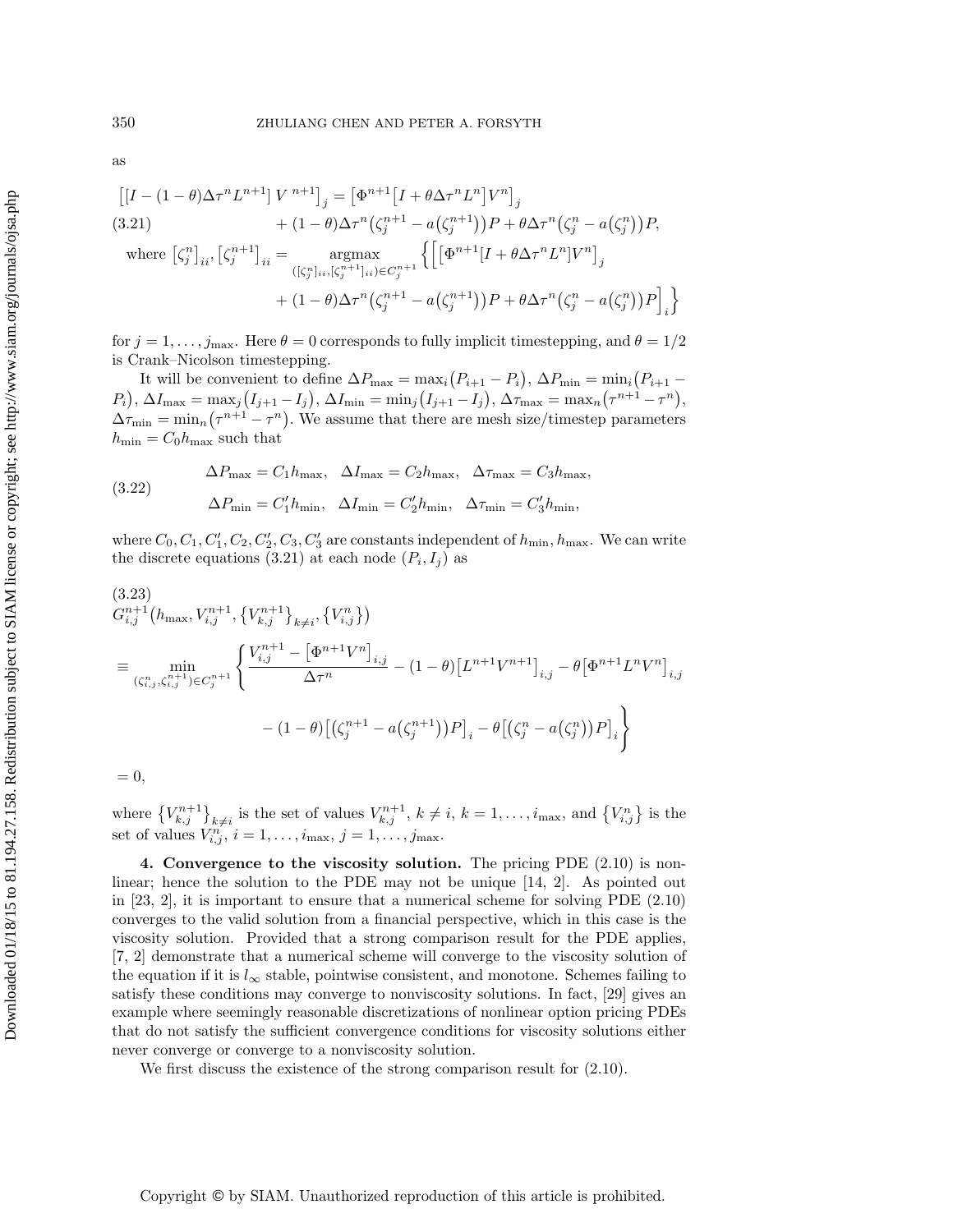**4.1. Strong comparison result.** There are various research papers deriving a strong comparison result for second-order HJB equations associated with several types of boundary conditions  $[4, 6, 12, 3, 10]$ . In particular,  $[4, 6]$  prove that the viscosity solution of degenerate elliptic HJB equations with Dirichlet boundary conditions satisfies the strong comparison result, provided that several assumptions are satisfied. In [6], the author demonstrates that the following hold:

- S1. If the coefficient of the diffusion term (in our case  $(\hat{\sigma}(P)P)^2$ ) vanishes at a region on a boundary with an outgoing characteristic, independent of the value for the control variable, then the viscosity solution on this boundary region is the limit of the viscosity solution from interior points.
- S2. If the characteristic at a region on the boundary, associated with the first-order term in the PDE, is incoming to the domain independent of the choice of the control value, then the viscosity solution at the region corresponds to the specified boundary data in the classical sense.

We can regard the two-dimensional parabolic PDE (2.10) as a three-dimensional degenerate elliptic PDE in the variable  $x = (\tau, P, I) \in \mathbb{R}^{N} \times \mathbb{R}^{N} \times [0, I_{\max}]$ . The resulting elliptic PDE is degenerate in the sense that the equation does not contain the second-order derivatives with respect to  $\tau$  and I, or, equivalently, the effective volatility (i.e., the diffusion term) is zero with respect to  $\tau$  and I. We solve PDE (2.10) in the boundary region  $(P, I, \tau) \in [0, P_{\text{max}}] \times \{0, I_{\text{max}}\} \times (0, T)$ . Conditions  $(2.12)$ – $(2.13)$  imply that the statement S1 above is satisfied for this boundary region. In the boundary region  $(P, I, \tau) \in \{0, P_{\text{max}}\} \times [0, I_{\text{max}}] \times (0, T)$  we solve  $(2.14)$ – $(2.15)$ . Since  $\alpha(K(t) - P) \ge 0$  as  $P \to 0$  and  $\alpha(K(t) - P) \le 0$  as  $P \to P_{\text{max}}$ , statement S1 above is also satisfied for this region. Thus, the viscosity solution does not require boundary data in both the  $P$  and  $I$  directions, which confirms our intuition in setting the boundary conditions in these directions. PDE (2.10) implies that statement S2 above is satisfied in the region when  $(P, I, \tau) \in [0, P_{\text{max}}] \times [0, I_{\text{max}}] \times \{0\}$ . This means that the viscosity solution uses the Dirichlet boundary condition, which we provided as the payoff function in (2.11).

From the analysis above, the boundary conditions we apply for (2.10) are in accordance with the behavior of the viscosity solution at the boundary. Consequently, we can use the strong comparison result in  $[4, 6]$  if  $(2.10)–(2.15)$  satisfy assumptions given in [4, 6]. However, a technical difficulty arises when we try to verify an assumption among those outlined in [4, 6]: the boundary is assumed to be smooth in [4, 6], so that the distance function from a point in the interior to the boundary is well defined. In our case, however, the boundary surface is a cuboid, which results in nonsmoothness of the distance function in the corners of the cuboid. In [12], the strong comparison result is proved for a similar (but not identical) problem associated with a nonsmooth boundary. Consequently, we make the following assumption, which is necessary to ensure that a unique viscosity solution to  $(2.10)$  exists.

Assumption 4.1. Pricing equation (2.10) and the associated boundary conditions  $(2.11)$ – $(2.15)$  satisfy the strong comparison result as defined in [7, 2].

Based on Assumption 4.1, we will show that the semi-Lagrangian fully implicit discretization (3.21) or (3.23) (with  $\theta = 0$ ) converges to the viscosity solution of (2.10) by verifying the stability, consistency, and monotonicity of the scheme in sequence. As explained in section 3.2, higher than or equal to third-order (quadratic) interpolation is needed for operation  $\Phi^{n+1}$  in (3.23) in order to achieve a second-order global truncation error for Crank–Nicolson timestepping (for smooth solutions). This makes this scheme nonmonotone in general, and hence we cannot guarantee convergence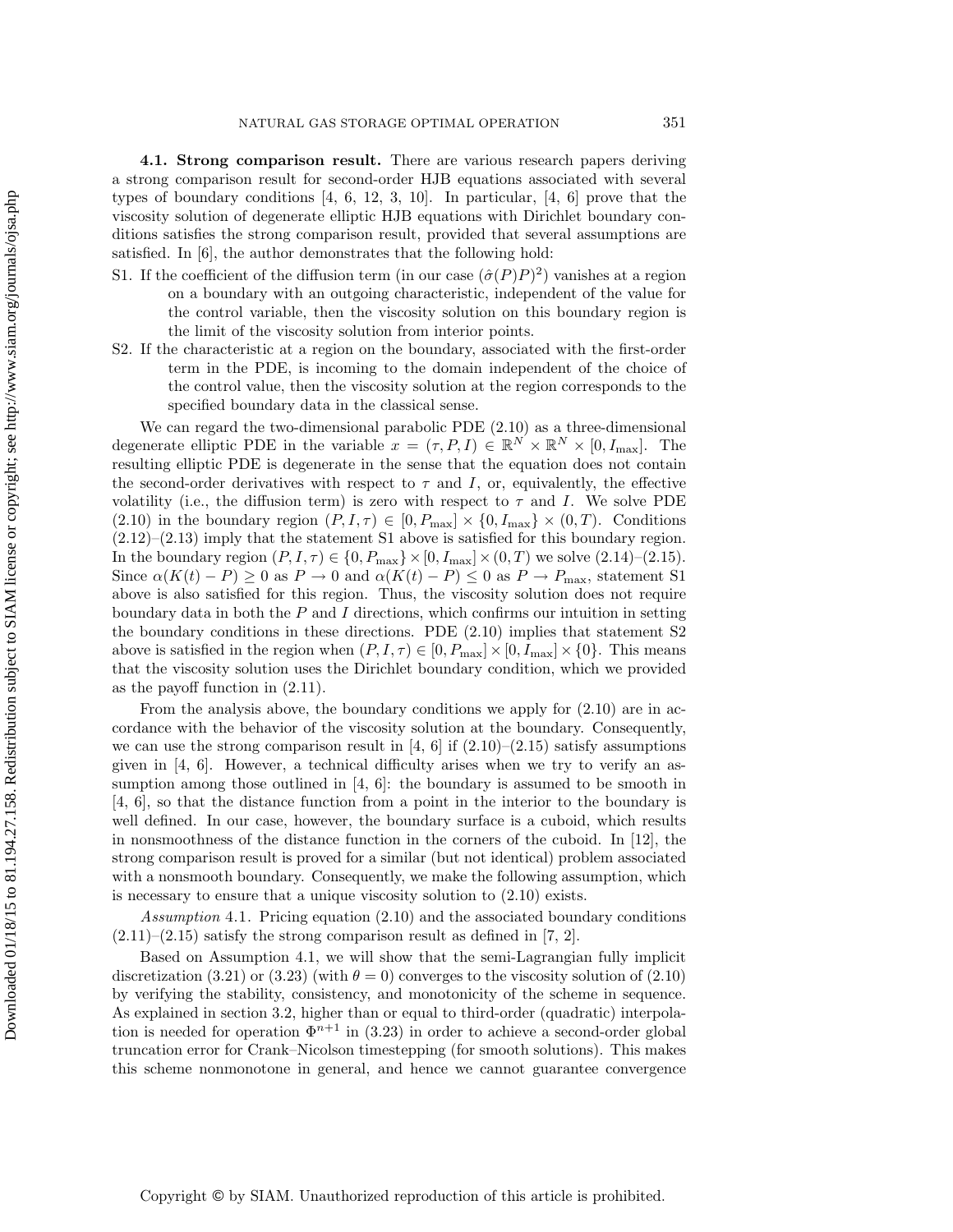of high-order Crank–Nicolson timestepping to the viscosity solution because monotonicity can be obtained only for linear interpolation. We will, nevertheless, prove the consistency of the Crank–Nicolson timestepping scheme and carry out numerical experiments with Crank–Nicolson timestepping using quadratic interpolation.

**4.2. Stability.** In this section, we demonstrate the  $l_{\infty}$  stability of the scheme (3.21).

DEFINITION 4.2 (stability). Discretization (3.21) is  $l_{\infty}$  stable if

<sup>V</sup> <sup>n</sup>+1 (4.1) <sup>∞</sup> <sup>≤</sup> <sup>C</sup><sup>4</sup>

for  $0 \leq n \leq N$  as  $\Delta \tau_{\min} \to 0$ ,  $\Delta P_{\min} \to 0$ ,  $\Delta I_{\min} \to 0$ , where  $C_4$  is a constant independent of  $\Delta \tau_{\min}$ ,  $\Delta P_{\min}$ ,  $\Delta I_{\min}$ . Here  $||V^{n+1}||_{\infty} = \max_{i,j} |V_{i,j}^{n+1}|$ .

The stability of the semi-Lagrangian fully implicit discretization (3.21) is a consequence of the following lemma.

Lemma 4.3 (stability of the fully implicit scheme). Assuming that discretization (3.3) satisfies the positive coefficient condition (3.4) and that linear interpolation is used to compute  $V_{i,j(i,n+1)}^n$ , then the scheme (3.21) satisfies

(4.2) 
$$
||V^{n+1}||_{\infty} \le ||V^0||_{\infty} + C_5
$$

in the case of fully implicit timestepping  $(\theta = 0)$ , where

$$
C_5 = T \cdot P_{\text{max}} \cdot \max\{|c_{\text{max}}(I_{\text{max}})|, |c_{\text{min}}(0)|\}.
$$

Proof. The proof directly follows from applying the maximum principle to the discrete equation (3.21). We omit the details here. Readers can refer to [17, Theorem 5.5] and [23] for complete stability proofs of the semi-Lagrangian fully implicit scheme for American Asian options and that of finite difference schemes for controlled HJB equations, respectively.  $\Box$ 

**4.3. Consistency.** We give in the following a definition for the consistency of a discretization.

DEFINITION 4.4 (consistency). The scheme  $G_{i,j}^{n+1}(h_{\text{max}}, V_{i,j}^{n+1}, \{V_{k,j}^{n+1}\}_{k\neq i}, \{V_{i,j}^{n}\})$ given in (3.23) is consistent if, for any smooth test function  $\phi(P, I, \tau)$  with bounded derivatives of all orders, with  $\phi_{i,j}^n = \phi(P_i, I_j, \tau^n)$ , we have that

(4.3)  

$$
\lim_{h_{\text{max}} \to 0} \left| \min_{c \in C(I_j)} \left\{ \left( \phi_\tau + (c + a(c))\phi_I - (c - a(c))P - \mathcal{L}\phi \right)_{i,j}^{n+1} \right\} - G_{i,j}^{n+1} \left( h_{\text{max}}, \phi_{i,j}^{n+1}, \left\{ \phi_{k,j}^{n+1} \right\}_{k \neq i}, \left\{ \phi_{i,j}^n \right\} \right) \right| = 0.
$$

Note that in order to handle the boundary data, the consistency condition is more complicated if general Dirichlet or Neumann boundary conditions are specified [7, 2]. In our case, the boundary conditions specified in section 2.4 are the limit of (2.10) as P, I go towards the boundary. As a result, the need for this more general condition does not occur.

LEMMA 4.5 (consistency). Suppose that the mesh size and timestep size satisfy (3.22), and that the control parameters satisfy condition (2.7). Then the discretization  $(3.23)$  is consistent as defined in Definition 4.4, provided that  $c_{\text{max}}$ ,  $c_{\text{min}}$ , and  $a(c)$  satisfy  $(2.1)$ ,  $(2.3)$ , and  $(2.5)$ , respectively. In particular, assuming that linear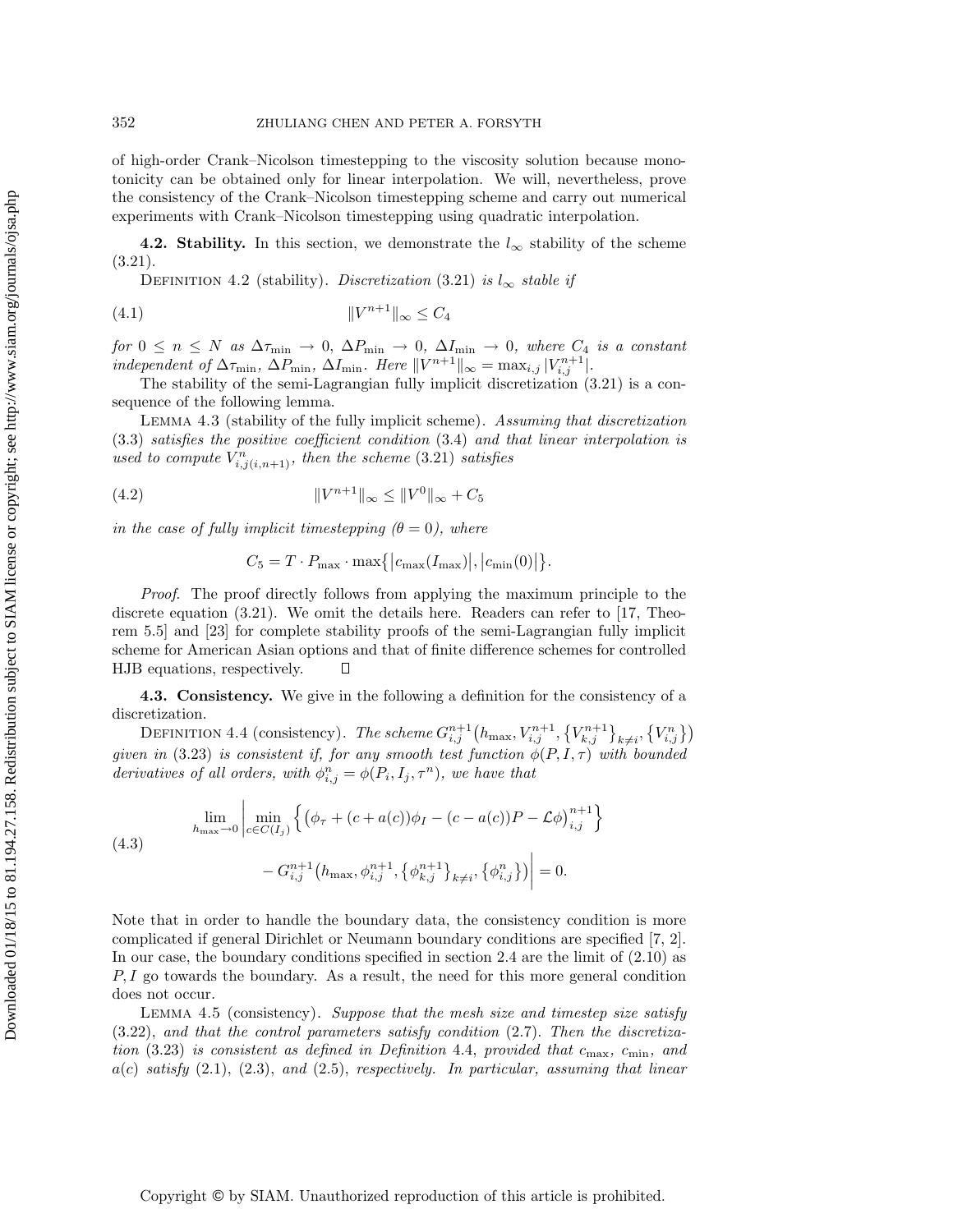interpolation is used in operation  $\Phi^{n+1}$  in (3.19), the global discretization error of the scheme  $G_{i,j}^{n+1}$  is  $O(h_{\text{max}})$ .

Proof. We provide only an outline of the proof in Appendix B. Refer to [13, Appendix D] for a detailed proof.  $\Box$ 

**4.4. Monotonicity.** In this section, we discuss the monotonicity of the fully implicit scheme (3.23).

DEFINITION 4.6 (monotonicity). The scheme  $G_{i,j}^{n+1}$  ( $h_{\text{max}}$ ,  $V_{i,j}^{n+1}$ ,  $\{V_{k,j}^{n+1}\}_{k\neq i}$ ,  ${V_{i,j}^n}$ )) given in (3.23) is monotone if

$$
(4.4) \qquad G_{i,j}^{n+1}\left(h_{\max}, V_{i,j}^{n+1}, \left\{V_{k,j}^{n+1} + \epsilon_{k,j}^{n+1}\right\}_{k \neq i}, \left\{V_{i,j}^{n} + \epsilon_{i,j}^{n}\right\}\right) \\
\leq G_{i,j}^{n+1}\left(h_{\max}, V_{i,j}^{n+1}, \left\{V_{k,j}^{n+1}\right\}_{k \neq i}, \left\{V_{i,j}^{n}\right\}\right) \quad \forall i, j, \forall \epsilon_{i,j}^{n}, \epsilon_{i,j}^{n+1} \geq 0,
$$

and, for any constants  $m, m_0 \geq 0$ , we have

$$
G_{i,j}^{n+1} (h_{\max}, V_{i,j}^{n+1} + m + m_0 \tau^{n+1}, \{V_{k,j}^{n+1} + m + m_0 \tau^{n+1}\}_{k \neq i}, \{V_{i,j}^{n} + m + m_0 \tau^{n}\})
$$
  
(4.5) 
$$
\geq m_0 + G_{i,j}^{n+1} (h_{\max}, V_{i,j}^{n+1}, \{V_{k,j}^{n+1}\}_{k \neq i}, \{V_{i,j}^{n}\}) \forall i, j, \forall m, m_0 \geq 0.
$$

This definition of monotonicity is equivalent to that introduced in [24].

LEMMA 4.7 (monotonicity). If the discretization  $(3.3)$  satisfies the positive coefficient condition (3.4) and linear interpolation is used to compute  $V_{i,j(i,n+1)}^n$ , then in the case of fully implicit timestepping  $(\theta = 0)$ , the discretization  $G_{i,j}^{n+1}$   $(h_{\text{max}}, V_{i,j}^{n+1},$  ${V_{k,j}^{n+1}}_{k\neq i}$ ,  ${V_{i,j}^n}_{s}$ , as given in (3.23), is monotone according to Definition 4.6.

Proof. The proof directly follows that of monotonicity of finite difference schemes for controlled HJB equations in [5, 23]. Note that the proof assumes the consistency of the discretization (3.23), which has been shown in Lemma 4.5. П

From Assumption 4.1 and Lemmas 4.3, 4.5, and 4.7, and using the results in  $[7, 2]$ , we can obtain the following convergence result.

THEOREM 4.8 (convergence to the viscosity solution). Assuming that discretization (3.21) satisfies Assumption 4.1 and all the conditions required for Lemmas 4.3, 4.5, and 4.7, then scheme (3.21) converges to the viscosity solution of (2.10) in the case of fully implicit timestepping  $(\theta = 0)$ .

**4.5. Solution algorithm.** The solution to (2.10) can be computed using Algorithm 4.9.

Remark 4.1. As described in [23], a standard implicit finite difference discretization for (2.10) requires a Policy-type iteration at each timestep to solve the nonlinear discretized algebraic equations. An alternative approach uses an explicit timestepping method, but an explicit method suffers from the usual parabolic stability condition. However, Algorithm 4.9, which uses a semi-Lagrangian discretization, avoids the need for Policy iteration. Instead, Algorithm 4.9 replaces the nonlinearity involving  $V^{n+1}$ with local optimization problems involving  $V<sup>n</sup>$ , the known solution from the previous timestep.

Remark 4.2. At each timestep in Algorithm 4.9 all discrete equations in the I direction are decoupled and independent of each other. This property makes solution of the gas storage contract straightforward to implement.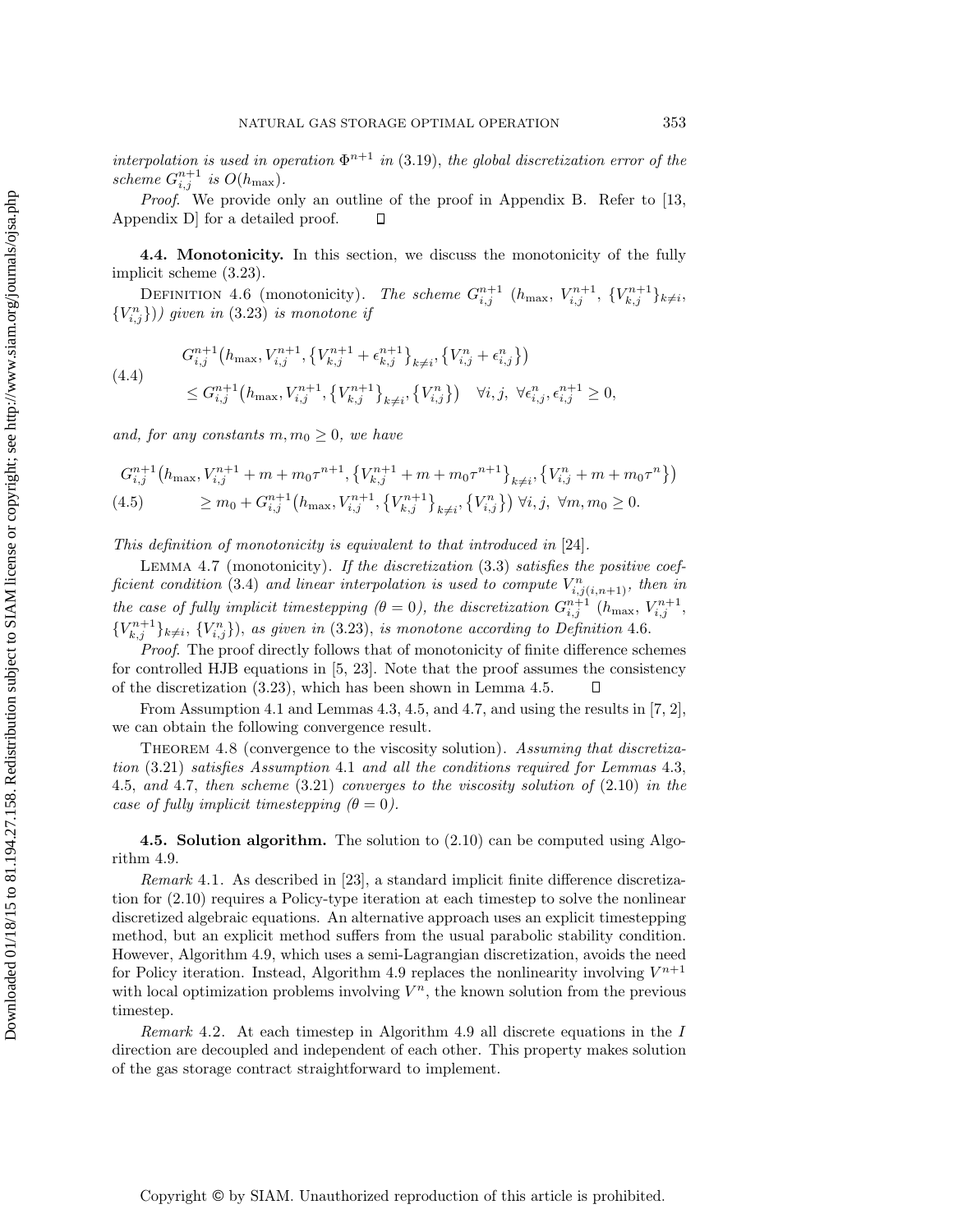Algorithm 4.9. Semi-Lagrangian timestepping.  $V^0 =$  Option Payoff For  $n = 0, \ldots, \quad \textit{//}$  Timestep loop For  $j = 1, \ldots, / /$  Loop through nodes in I direction For  $i = 1, \ldots, / /$  Loop through nodes in P direction  $\left[ \zeta_j^n \right]_{ii}, \left[ \zeta_j^{n+1} \right]_{ii} = \operatornamewithlimits{argmax}_{\left( [\zeta_j^n]_{ii}, [\zeta_j^{n+1}]_{ii} \right) \in C_j^{n+1}}$  $\Big\{\left[\left[\Phi^{n+1}[I+\theta\Delta\tau^nL^n]V^n\right]_j\right]$  $+(1-\theta)\Delta\tau^{n}\left(\zeta_{j}^{n+1}-a\left(\zeta_{j}^{n+1}\right)\right)P+\theta\Delta\tau^{n}\left(\zeta_{j}^{n}-a\left(\zeta_{j}^{n}\right)\right)P\big]_{i}\bigg\}$ EndFor Solve  $\left[\left[I-(1-\theta)\Delta\tau^nL^{n+1}\right]V^{n+1}\right]_j=\left[\Phi^{n+1}\!\left[I+\theta\Delta\tau^nL^n\right]V^n\right]_j$  $+ (1-\theta)\Delta \tau^n\big(\zeta_j^{n+1} - a(\zeta_j^{n+1})\big)P + \theta \Delta \tau^n\big(\zeta_j^n - a(\zeta_j^n)\big)P$ EndFor EndFor (4.6)

Note that for a finite grid size, the solution of the discrete control problem in Algorithm 4.9 may allow controls which are not possible controls for the exact solution of the HJB equation. The exact solution of  $(2.10)$  has the property that the controls are of the bang-bang type [31]; i.e., the optimal controls can take on only the values in a finite set. Consequently, there are two possible approaches for determining the optimal controls at each grid node. First, we can use our knowledge of the exact controls to search only for optimal controls within the known finite set of possible values. In other words, the set of admissible controls is finite in this case; hence this approach is consistent with the control behavior in the exact solution. We refer to this approach as the bang-bang method. Alternatively, we can simply solve the discrete optimization problem in Algorithm 4.9 and allow any admissible control. We will refer to this technique as the *no bang-bang* method.

**4.6. Computational details.** Recall that in Algorithm 4.9 we need to solve a local optimization problem for each node  $(P_i, I_j, \tau^n)$ . In [13, Appendix C] we provide the details of two methods for carrying out this operation.

In the no bang-bang case, if linear interpolation is used in (3.19), then the maximum can also be determined by examining only a finite number of nodal values (for each  $(P_i, I_j, \tau^n)$ ). Since linear interpolation is correct to  $O(h_{\text{max}}^2)$  for any smooth function, then the maximum determined with this approach is consistent with the exact maximum for any smooth test function.

Since it is known that the solution to PDE (2.10) has bang-bang-type controls and since the no bang-bang method converges to the viscosity solution, both methods will converge to the solution with bang-bang-type controls, assuming that a fully implicit timestepping scheme is used.

It is easy to see that, from (3.5), (3.16), and (3.22), the number of nodes that must be examined to solve the local optimization problem at each node, using the above methods, is a constant independent of  $h_{\min}$ . Since (3.5) is independent of P, we can precompute and store interpolation indices and weights. In addition, the linear system solve has been reduced to a set of decoupled one-dimensional problems. Hence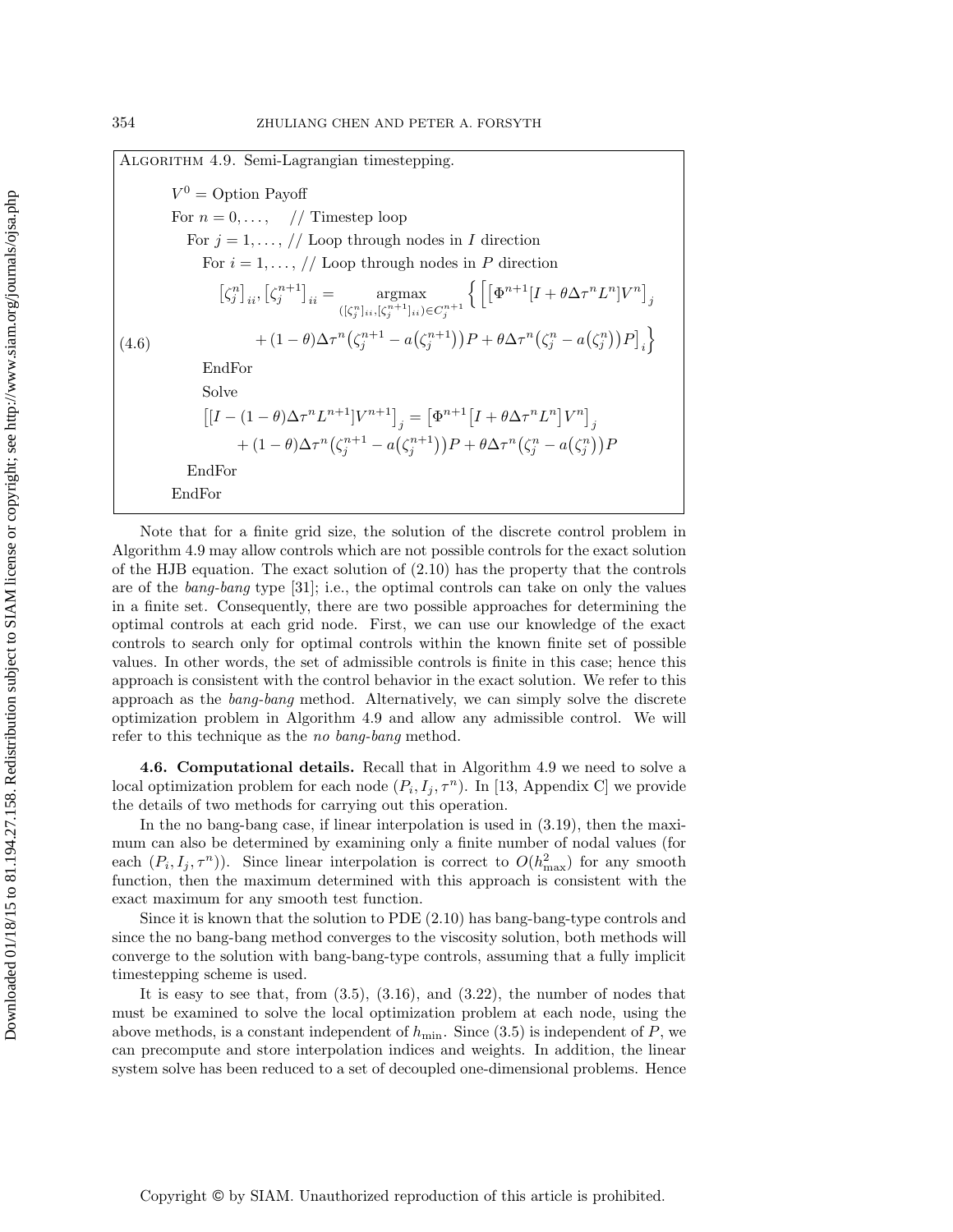the complexity per timestep of the implicit semi-Lagrangian scheme is linear in the total number of nodes. Thus the complexity per timestep of the fully implicit semi-Lagrangian scheme is the same as an explicit method, but has the obvious advantage of being unconditionally stable.

**5. Numerical experiments.** Having presented several semi-Lagrangian discretization schemes in the previous sections, in this section we conduct numerical experiments based on these schemes. We use "dollars per million British thermal units" (\$/mmBtu) and "million cubic feet" (MMcf) as the default units for gas spot price P and gas inventory I, respectively. Since 1000 mmBtus are roughly equal to 1 MMcf, in order to unify the units, we need to multiply gas spot price by 1000 when computing payoffs or revenues.

Throughout the numerical experiments, we use the following nonsmooth payoff function from [11]:

(5.1) 
$$
V(P, I, t = T) = -2P \max(1000 - I, 0).
$$

Equation (5.1) indicates that severe penalties are charged if the gas inventory is less than 1000 MMcf, and no compensation is received when the inventory is above 1000 MMcf. Naturally, such a payoff structure will force the operator of a gas storage facility to maintain the gas inventory as close to 1000 MMcf as possible at maturity to avoid revenue loss.

This section is arranged as follows: we first give numerical results for the case without incorporating the seasonality effect into the equilibrium natural gas spot price; we then incorporate the seasonality feature and illustrate its influence on both the solution value and the optimal control strategy. At the end of this section, we further extend the underlying risk-adjusted gas spot price process to include a compound Poisson process that simulates random jumps of the gas prices, and then present numerical results incorporating a jump diffusion process.

**5.1. No seasonality effect.** In this subsection, we assume that the equilibrium gas price is independent of time; that is, we set  $K(t) = K_0$  in (2.9).

We first carry out a convergence analysis, assuming that the risk-adjusted natural gas spot price follows the pure mean-reverting process (2.8) with  $\alpha = 2.38, K_0 = 6$ ,  $\sigma = 0.59$ . In other words, the risk-adjusted gas spot price follows

(5.2) 
$$
dP = 2.38(6 - P)dt + 0.59PdZ.
$$

We are most interested in the solution when the gas spot price is near the long-term equilibrium price, i.e.,  $P = 6$  \$/mmBtu for (5.2). Note that when  $I = 1000$  MMcf, the payoff is nonsmooth (see (5.1)). Consequently, to fully test our semi-Lagrangian discretization schemes, we focus on the convergence results at  $(P, I) = (6, 1000)$ . We use an unequally spaced grid in the  $P, I$  directions, where there are more nodes around the mesh point  $(P, I) = (6, 1000)$  compared with other locations.

Table 5.1 lists other input parameters for pricing the value of a gas storage contract. The convergence results obtained from refining the mesh spacing and timestep size are shown in Table 5.2, where we use fully implicit and Crank–Nicolson timestepping schemes associated with both the bang-bang and no bang-bang methods for solving the discrete optimization problem in Algorithm 4.9. Linear interpolation and quadratic interpolation are used for fully implicit and Crank–Nicolson timestepping, respectively. (See section 3 for a discussion on interpolation schemes.) Following [29], in order to improve the convergence for nonsmooth payoff (5.1), we use a modification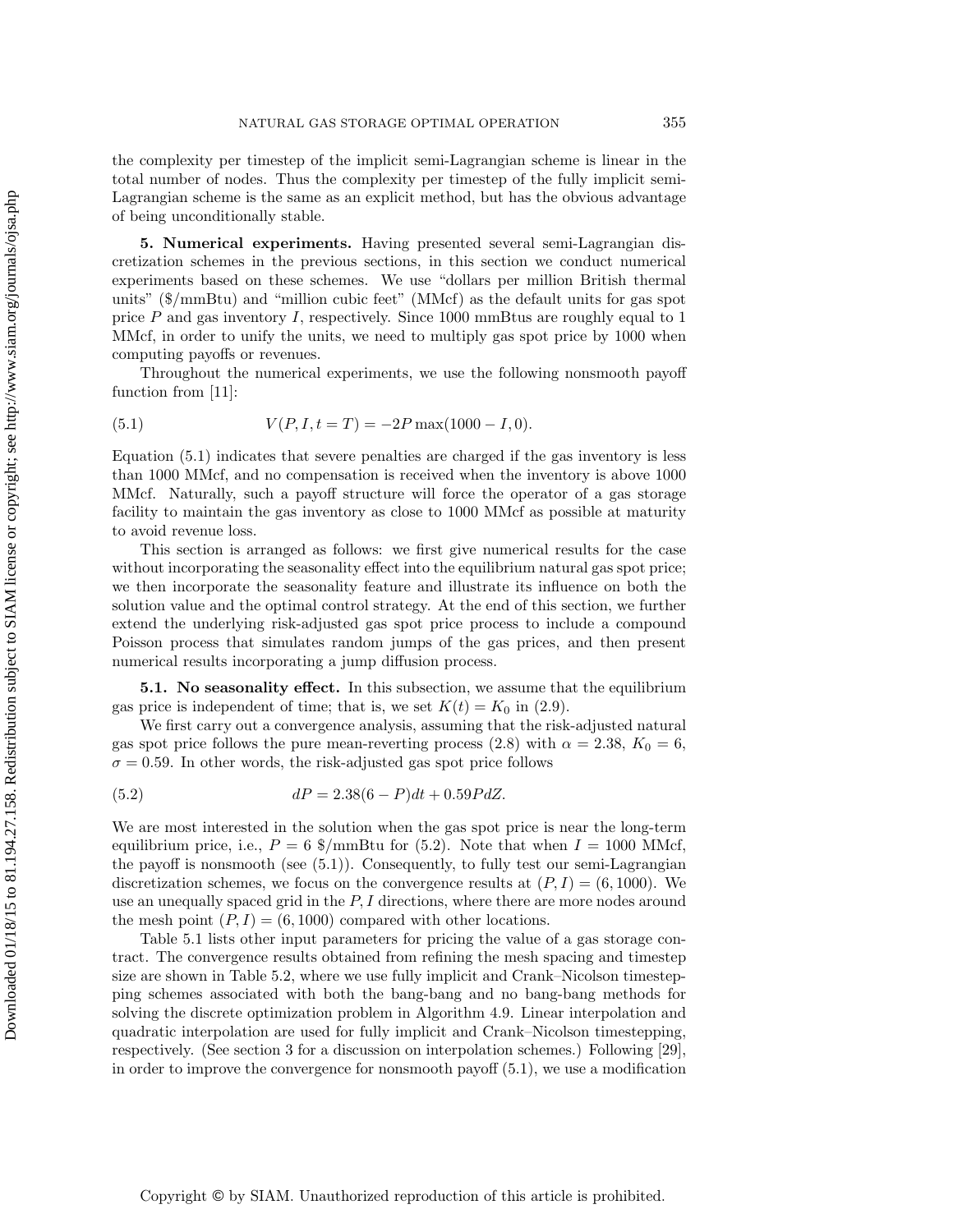#### Table 5.1

Input parameters used to price the value of a gas storage contract, where  $I_{\text{max}}$  is the maximum storage inventory;  $k_1$ ,  $k_2$ ,  $k_3$ ,  $k_4$ ,  $k_5$  are parameters in  $(2.1)-(2.2)$  and  $(2.5)$ . The values of  $I_{\max}, k_1, k_2, k_3, k_4, k_5$  are taken from [31].

| Parameter     | Value       | Parameter        | Value           |
|---------------|-------------|------------------|-----------------|
|               | 0.1         | k2               | 730000          |
|               | 3 years     | $k_3$            | 500             |
| $I_{\rm max}$ | $2000$ MMcf | $\mathit{k}_{4}$ | 2500            |
| k1            | 2040.41     | $k_{5}$          | $1.7 \cdot 365$ |

#### TABLE  $5.2$

Value of a natural gas storage facility at  $P = 6$  \$/mmBtu and  $I = 1000$  MMcf. Risk-adjusted gas spot price follows the pure mean-reverting process (5.2). Convergence ratios are presented for fully implicit and Crank–Nicolson timestepping schemes with the bang-bang and the no bang-bang methods. Constant timesteps are used. Payoff function is given in (5.1). Other input parameters are given in Table 5.1. Crank–Nicolson incorporates the modification suggested in [30].

| $P$ grid                    | I grid                      | No. of    | Bang-bang method |       | No bang-bang method |       |  |
|-----------------------------|-----------------------------|-----------|------------------|-------|---------------------|-------|--|
| nodes                       | nodes                       | timesteps | Value            | Ratio | Value               | Ratio |  |
| Fully implicit timestepping |                             |           |                  |       |                     |       |  |
| 53                          | 61                          | 500       | 4477036          | n.a.  | 4556380             | n.a.  |  |
| 105                         | 121                         | 1000      | 4503705          | n.a.  | 4542845             | n.a.  |  |
| 209                         | 241                         | 2000      | 4514723          | 2.42  | 4534660             | 1.63  |  |
| 417                         | 481                         | 4000      | 4519809          | 2.17  | 4530331             | 1.89  |  |
| 833                         | 961                         | 8000      | 4522653          | 1.79  | 4528219             | 2.05  |  |
|                             | Crank–Nicolson timestepping |           |                  |       |                     |       |  |
| 53                          | 61                          | 500       | 4483667          | n.a.  | 4520475             | n.a.  |  |
| 105                         | 121                         | 1000      | 4509076          | n.a.  | 4525352             | n.a.  |  |
| 209                         | 241                         | 2000      | 4517960          | 2.86  | 4526280             | 5.26  |  |
| 417                         | 481                         | 4000      | 4522632          | 1.90  | 4527225             | 0.98  |  |
| 833                         | 961                         | 8000      | 4524948          | 2.02  | 4527331             | 8.92  |  |

suggested by [30] for Crank–Nicolson timestepping. Specifically, we apply fully implicit timestepping in the first four timesteps, and use Crank–Nicolson timestepping in the rest of the timesteps.

The results in Table 5.2 indicate that both timestepping schemes converge to the same solution, although convergence to the viscosity solution can only be guaranteed for fully implicit timestepping given Assumption 4.1. We define the convergence ratio as the ratio of successive changes in the solution, as the timestep and mesh size are reduced by a factor of two. A ratio of two indicates first-order convergence, while a ratio of four indicates second-order convergence. The convergence ratios are approximately two for fully implicit timestepping with both the bang-bang and the no bang-bang methods. Note that the no bang-bang method is a more general approach which can be used in cases where controls are not of bang-bang type.

It is interesting to note that in a fixed refinement level, the bang-bang method results in a smaller value than the no bang-bang method for both timestepping schemes. This is because the no bang-bang method actually solves the discrete optimization problem in Algorithm 4.9, instead of only testing a finite set of points, which results in a higher solution value for PDE (2.10) (for a finite grid size) than the bang-bang method.

For the fully implicit tests in Table 5.2, the no bang-bang method requires about 10% more CPU time than does the bang-bang method. This is consistent with our earlier estimates, since the the no bang-bang examines only a constant number of grid nodes per node in order to solve the local optimization problem.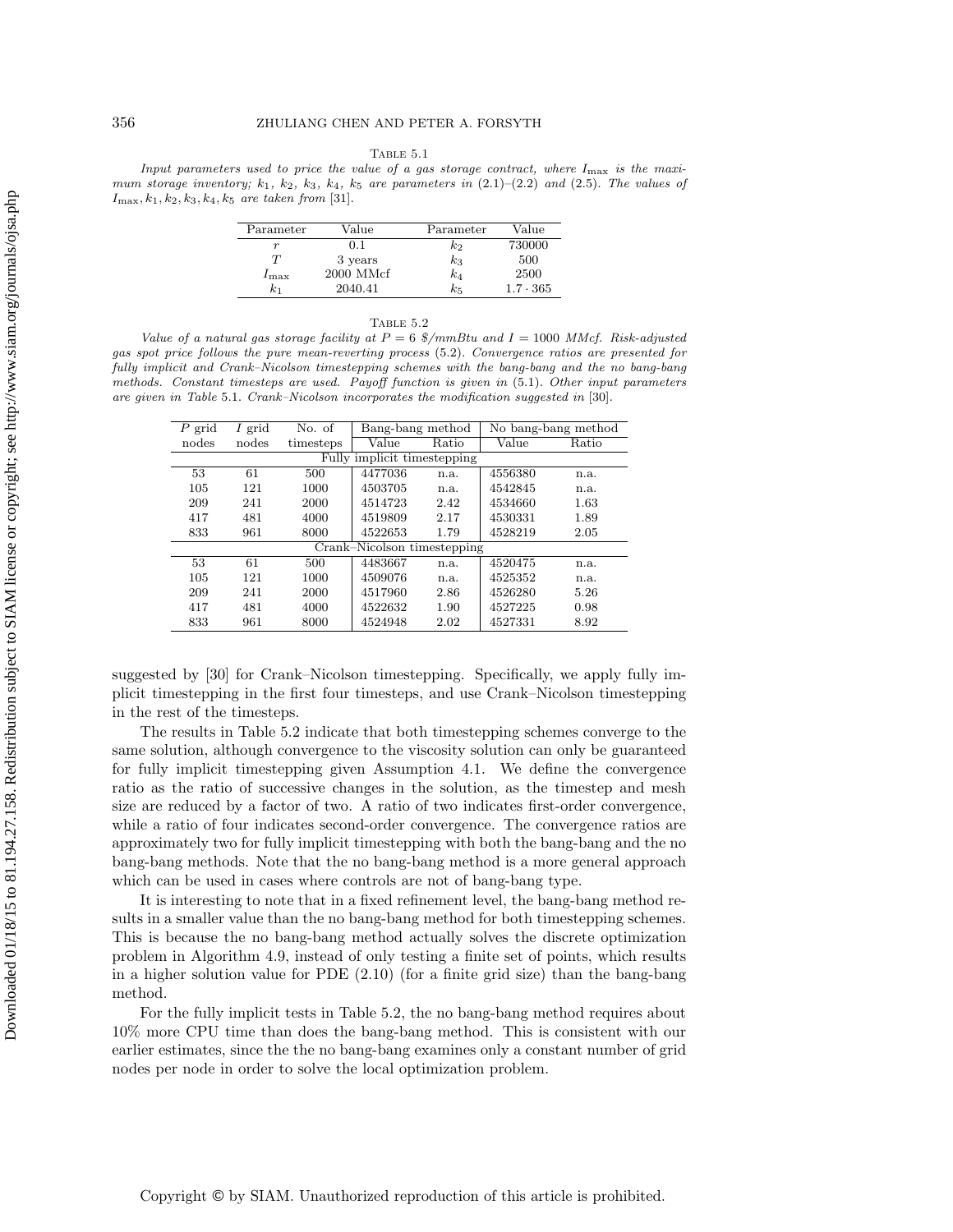

FIG. 5.1. Optimal control strategy at current time  $t = 0$  as a function of gas spot price P and gas inventory I. Risk-adjusted gas spot price follows the pure mean-reverting process (5.2). Payoff function is given in (5.1). Other input parameters are given in Table 5.1. Fully implicit timestepping with the no bang-bang method and with constant timesteps is used.

Table 5.2 also shows that Crank–Nicolson timestepping does not appear to converge at a second-order rate. We have observed this same effect in many of our tests. Since we do not seem to obtain any benefit from Crank–Nicolson timestepping, fully implicit timestepping appears to be a better choice since we are guaranteed convergence to the viscosity solution given Assumption 4.1, as shown in section 4. In the rest of this paper, we will use fully implicit timestepping exclusively.

Figure 5.1 shows the optimal control strategy surface at  $t = 0$  as a function of P and I. This surface is similar to that given in [31]. The interpretation given in [31] also applies to Figure 5.1.

Our numerical computations truncate the domain  $P \in [0,\infty]$  to  $[0,P_{\text{max}}]$ . In order to test the influence of the domain truncation on the solution, we compute the solution values at  $P = 6$  \$/mmBtu,  $I = 1000$  MMcf using two different values of  $P_{\text{max}}$ :  $P_{\text{max}} = 2000$  and 20000 \$/mmBtu. We found that for all four refinement levels, the first ten digits of the two solution values are identical. This indicates that by setting  $P_{\text{max}} = 2000 \text{ \$/mmBtus}$ , there is a negligible solution error incurred by the domain truncation. As a result, all subsequent results will be reported using  $P_{\text{max}} = 2000$ \$/mmBtus.

If an explicit, semi-Lagrangian scheme is used, then the stability condition is

(5.3) 
$$
\Delta \tau^n < \min_i \left\{ \frac{1}{\alpha_i^n + \beta_i^n + r} \right\},
$$

where parameters  $\alpha_i^n, \beta_i^n$  are given in Appendix A. Condition (5.3) implies that  $\Delta \tau^n = O((\Delta P_{\min})^2)$ , where  $\Delta P_{\min} = \min_i (P_{i+1} - P_i)$ . In contrast, there is no such timestep restriction for fully implicit timestepping.

In [31], a fully explicit method (standard timestepping) is used for the gas storage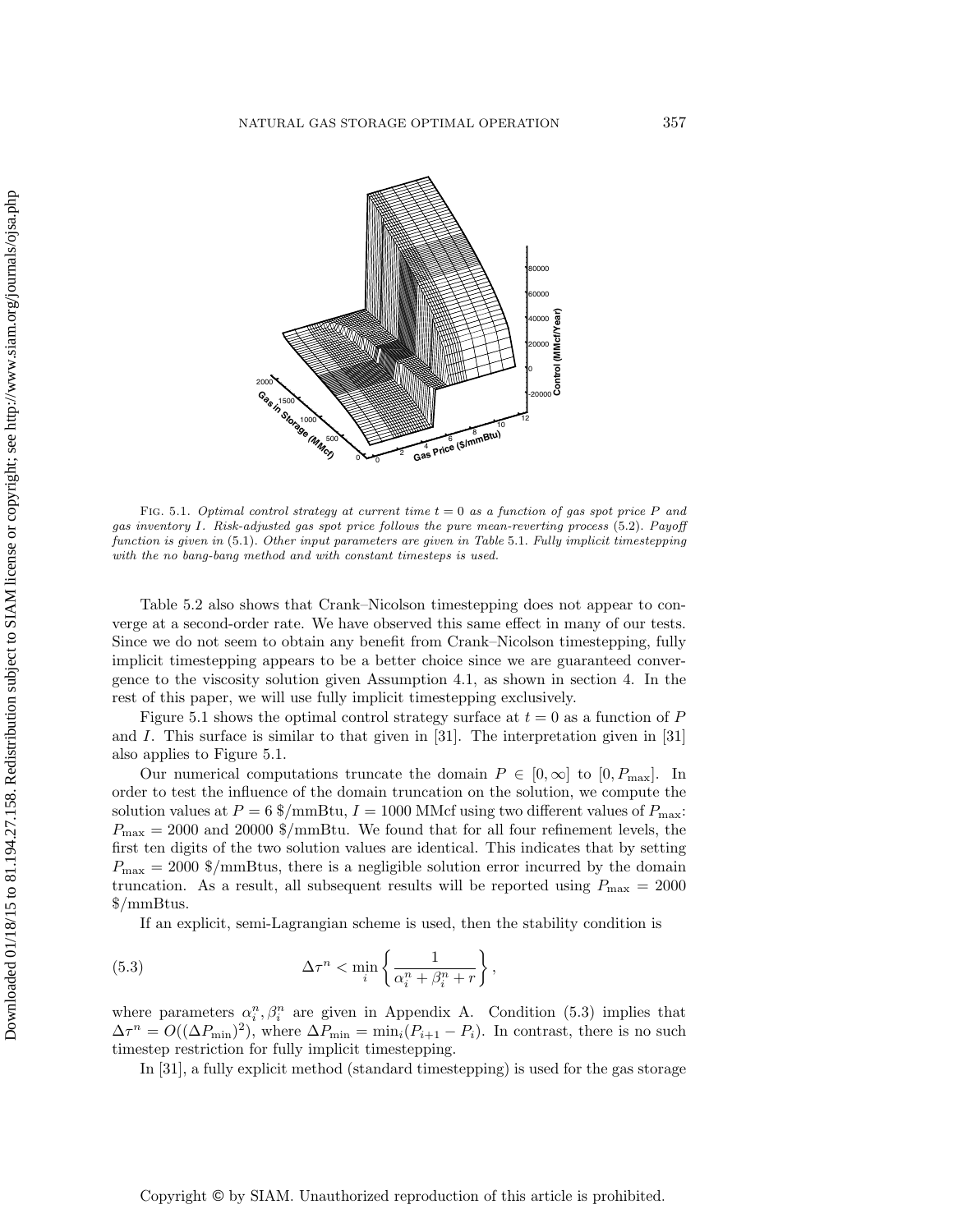Value of a natural gas storage facility at  $P = 6$  \$/mmBtu and  $I = 1000$  MMcf. Risk-adjusted gas spot price follows the pure mean-reverting process (5.4) that incorporates the seasonality effect. Convergence ratios are presented for fully implicit timestepping with the bang-bang and the no bang-bang methods. Constant timesteps are used. Payoff function is given in (5.1). Other input parameters are given in Table 5.1.

| $P$ grid | I grid | No. of    | Bang-bang method |       |         | No bang-bang method |
|----------|--------|-----------|------------------|-------|---------|---------------------|
| nodes    | nodes  | timesteps | Value            | Ratio | Value   | Ratio               |
| 53       | 61     | 500       | 4815891          | n.a.  | 4889602 | n.a.                |
| 105      | 121    | 1000      | 4839796          | n.a.  | 4875449 | n.a.                |
| 209      | 241    | 2000      | 4848843          | 2.64  | 4866953 | 1.67                |
| 417      | 481    | 4000      | 4853100          | 2.13  | 4862530 | 1.92                |
| 833      | 961    | 8000      | 4855485          | 1.78  | 4860397 | 2.07                |

problem. In this case, the stability condition would be  $\Delta \tau^n = O((\Delta P_{\min})^2 + \Delta I_{\min}),$ where  $\Delta I_{\min} = \min_j (I_{j+1} - I_j)$ .

Recall from section 4.6 that both the implicit method used here and an explicit method have complexity linear in the number of space nodes per timestep. In general, the constant in the complexity estimate will favor the explicit standard timestepping scheme [31], due to the the extra interpolation operations required by the implicit method. In terms of running time, we expect that the implicit method will be superior to the explicit method if the spatial error dominates, since the explicit stability condition will force smaller timesteps than is required for accuracy.

On the other hand, there will undoubtedly also be cases where the error is dominated by the timestepping error, in which case an explicit method may require less running time.

We remark that the fully implicit method has the practical advantage that we are completely free to place  $(P, I)$  nodes wherever is deemed necessary, since this has no effect on the permitted timestep size.

**5.2. Incorporating the seasonality effect.** In this subsection, we present numerical results after incorporating the seasonality effect into the equilibrium price of the pure mean-reverting process (5.2). We modified process (5.2) to

(5.4) 
$$
dP = 2.38(6 + \sin(4\pi t) - P)dt + 0.59PdZ,
$$

where the additional term  $sin(4\pi t)$  makes the equilibrium price a periodic function to represent summer and winter peaks in the equilibrium price. The convergence results for this case are shown in Table 5.3. Comparing Table 5.3 with Table 5.2 indicates that incorporating the seasonality component does not affect the convergence ratio but does increase the solution value for a fixed refinement level. This is reasonable, since the seasonality effect gives the operator of a gas storage facility an opportunity for obtaining greater profits by using an optimal control strategy that takes advantage of the seasonality feature. For example, a simple strategy of buying and storing gas in spring and then producing and selling gas in summer can normally produce profits from the seasonality effect.

Figure 5.2 shows the optimal control strategy in the seasonality case that evolves over time as a function of P when the inventory is fixed at  $I = 1000$  MMcf. The figure suggests that the optimal strategy is to inject gas at the maximum rate (corresponding to the negative control region in the surface) when the gas price is low, to produce gas at the maximum rate (corresponding to the positive control region) when the gas price is high, and to do nothing (corresponding to the zero control region) when the gas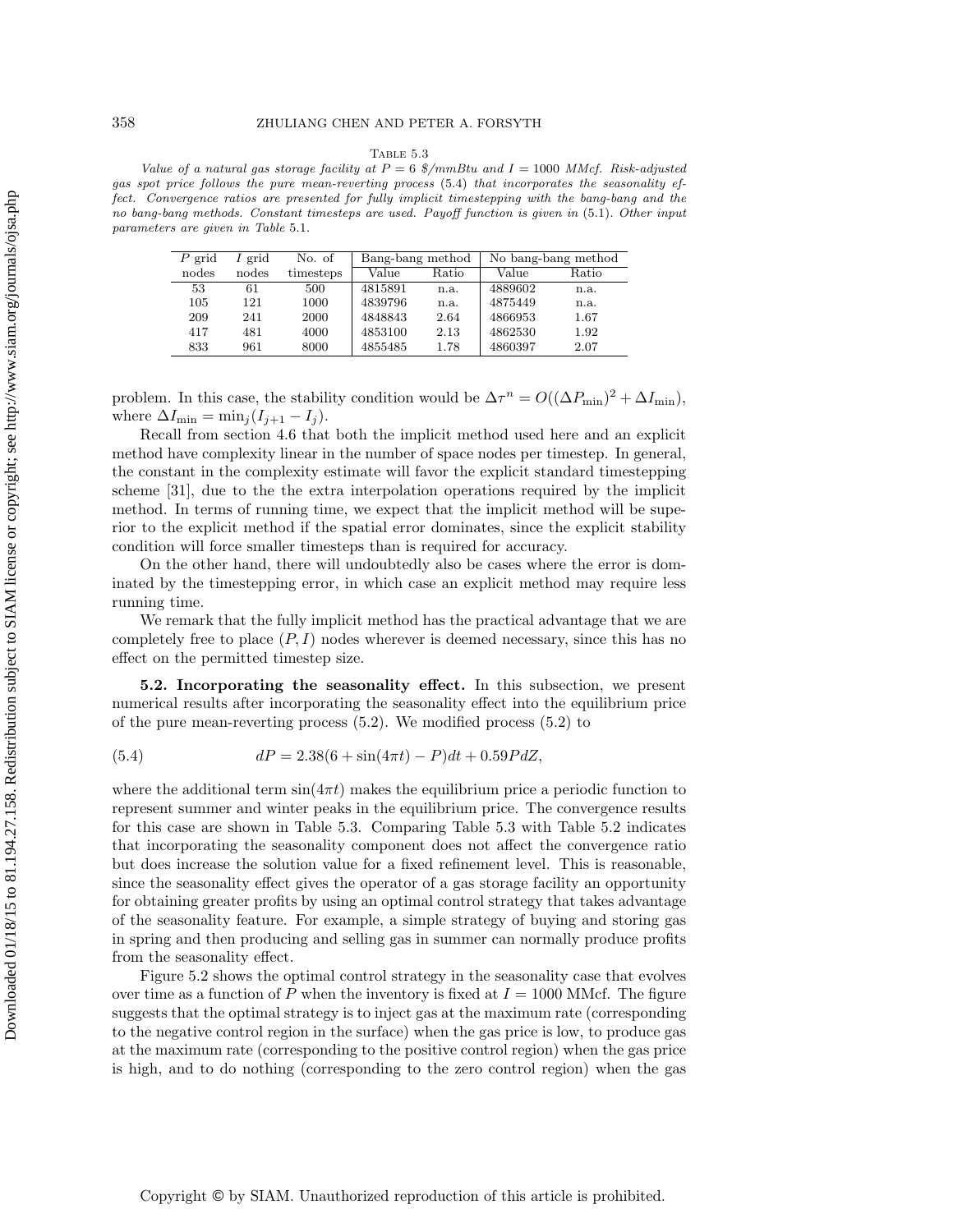

FIG. 5.2. Optimal control strategy as a function of time-to-maturity  $\tau = T - t$  and gas spot price P when the gas inventory resides at  $I = 1000$  MMcf. Risk-adjusted gas spot price follows the pure mean-reverting process (5.4), with seasonality. The payoff function is given in (5.1). Other input parameters are given in Table 5.1. Fully implicit timestepping with the no bang-bang method and with constant timesteps is used.

price is near the long-term equilibrium price. From the figure, we can clearly notice the effect of the seasonality on the control strategy: the boundary curve between the zero control region and the negative/positive control region, which represents the control switching boundary between no operation and injecting/producing gas, is periodic when it is far from maturity. We can also observe that when the contract is close to maturity, the zero control region expands rapidly. This phenomenon is caused by the payoff function (5.1): at  $I = 1000$  MMcf, when close to maturity, the operator tends to stop producing gas to avoid the severe penalty at maturity. In addition, the operator will stop injecting, since any leftover gas is lost to the operator.

To illustrate the difference of the optimal control strategies before and after incorporating the seasonality effect, Figure 5.3 shows the control switching boundary curves at  $I = 1000$  MMcf as a function of time-to-maturity with respect to processes (5.2) and (5.4).

**5.3. Incorporating the jump effect.** It is not uncommon to see spot gas price jumps, when gas is used to power electrical generating plants in times of high electricity demand. Spot gas price can jump by as much as 20% in a single day. To model this effect, in this subsection, we take the pure mean-reverting process (2.8) and extend it to include a compound Poisson process representing the jump effect, and present numerical results including a jump diffusion process. After adding a jump component, process (2.8) becomes

(5.5) 
$$
dP = [\alpha(K(t) - P) - \lambda \kappa P]dt + \sigma P dZ + (\eta - 1)P dq,
$$

where the following hold:

• dq is the independent Poisson process =  $\begin{cases} 0 & \text{with probability } 1 - \lambda dt, \\ 1 & \text{with probability } \lambda dt. \end{cases}$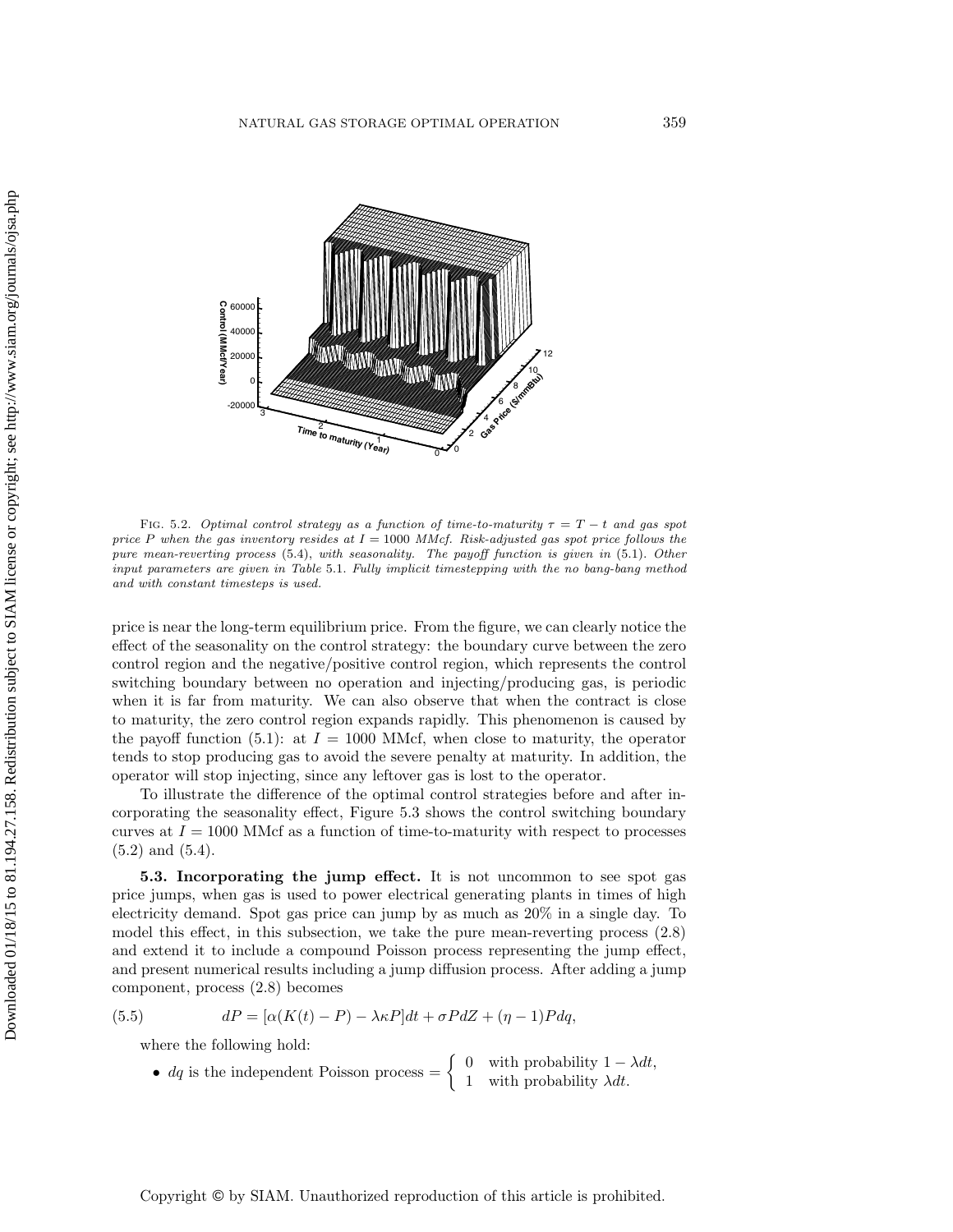

FIG. 5.3. Control switching boundary curves as a function of time-to-maturity  $\tau = T - t$  with respect to processes (5.2) (without incorporating the seasonality effect) and (5.4) (incorporating the seasonality effect) at  $I = 1000$  MMcf. Payoff function is given in (5.1). Other input parameters are given in Table 5.1. Fully implicit timestepping with the no bang-bang method and with constant timesteps is used.

- $\lambda$  is the jump intensity representing the mean arrival time of the Poisson process.
- $\eta$  is a random variable representing the jump size of gas price—when  $dq = 1$ , price jumps from P to P $\eta$ . We assume that  $\eta$  follows a probability density function  $q(\eta)$ .
- $\kappa$  is  $E[\eta 1]$ , where  $E[\cdot]$  is the expectation operator.

Assuming that the risk-adjusted gas spot price follows the jump diffusion process (5.5), the pricing PDE (2.10) turns into the following controlled partial integrodifferential equation (PIDE):

$$
V_{\tau} = \frac{1}{2}\sigma^2 P^2 V_{PP} + [\alpha(K(t) - P) - \lambda \kappa P] V_{P} + \max_{c \in C(I)} \{ (c - a(c))P - (c + a(c))V_{I} \}
$$
  
(5.6) 
$$
-rV + \left( \lambda \int_0^{\infty} V(P\eta)g(\eta)d\eta - \lambda V \right).
$$

Since there is no control variable in the integral term of PIDE (5.6), we can use the methods described in [17, 15, 16] to extend the semi-Lagrangian discretization schemes introduced in previous sections to solve the PIDE without difficulty. We note that it is straightforward to combine the methods in this paper with the approaches in [17] to show that the resulting scheme is consistent, stable, and monotone.

During our numerical experiments, we assume that the probability density function  $g(\eta)$  follows a log-normal distribution,

(5.7) 
$$
g(\eta) = \frac{1}{\sqrt{2\pi}\gamma\eta} \exp\left(-\frac{(\log(\eta) - \nu)^2}{2\gamma^2}\right),
$$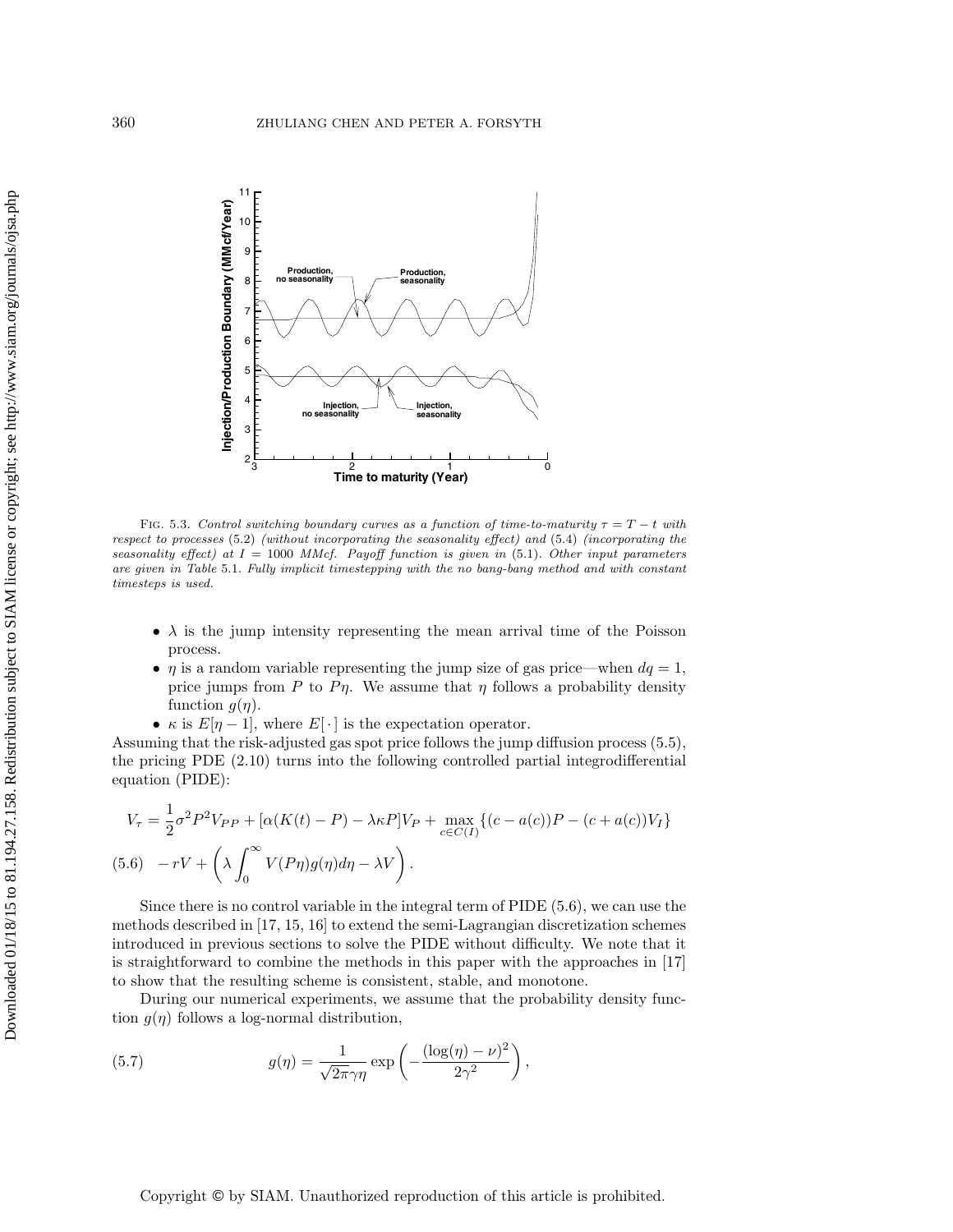Table 5.4

Input parameters for the jump diffusion process (5.5) and the log-normal density function (5.7). The parameters of the jump size density function are selected so that  $E[(\eta-1)] = 0$  and  $E[(\eta-1)^2] =$ .04.

| Parameter   | Value              | Parameter | Value     |
|-------------|--------------------|-----------|-----------|
| $_{\alpha}$ | 2.38               | ν         | $-0.0196$ |
| K(t)        | $6 + \sin(4\pi t)$ |           | 0.198     |
| σ           | 0.59               |           | 1 ດ       |

| TABLE | а. |  |
|-------|----|--|
|       |    |  |

Value of a natural gas storage facility at P = 6 *\$*/mmBtu and I = 1000 MMcf. Risk-adjusted gas spot price follows the pure mean-reverting process (5.5) (incorporating the seasonality and the jump effects). Convergence ratios are presented for fully implicit timestepping with the bang-bang and the no bang-bang methods. Constant timesteps are used. Payoff function is given in (5.1). Input parameters are given in Tables 5.4 and 5.1.

| $P$ grid | grid  | No. of    | Bang-bang method |         | No-bang-bang method |       |
|----------|-------|-----------|------------------|---------|---------------------|-------|
| nodes    | nodes | timesteps | Value            | Ratio   | Value               | Ratio |
| 79       | 61    | 500       | 7995143          | n.a.    | 8070698             | n.a.  |
| 157      | 121   | 1000      | 7962386          | n.a.    | 7999775             | n.a.  |
| 313      | 241   | 2000      | 7951062          | 2.89    | 7971737             | 2.53  |
| 625      | 481   | 4000      | 7951032          | 377     | 7961554             | 2.75  |
| 1249     | 961   | 8000      | 7951976          | $-0.03$ | 7957509             | 2.52  |

with expectation  $E[\eta] = \exp(\nu + \gamma^2/2)$ . We will choose values of parameters  $\nu$  and  $\gamma$ such that  $(\eta-1)$ , the relative change in the gas spot price, has mean zero and variance 0.04.

Table 5.4 lists values of the parameters for process (5.5) and for the log-normal density function (5.7), where the parameters of the drift and diffusion components in process (5.5) take the same values as those in process (5.4) for the case without incorporating the jump effect. Note that we set the jump intensity  $\lambda = 12$  so that random jumps appear approximately once every month. Table 5.5 presents the convergence results for the solution to PIDE (5.6). Table 5.5 shows that the jump effect greatly increases the value of the storage facility.

Since the controls in (5.6) do not appear in the integral terms, it seems reasonable to suppose that the converged controls for problem (5.6) will also be of the bang-bang type, but we are not aware of a proof of this. We will solve (5.6) using both bang-bang and no bang-bang methods, and our numerical results verify that both techniques converge to the same solution.

For the finest grid in Table 5.2, the no bang-bang method with jumps takes about three times more CPU time compared to the same problem with no jumps. This is simply because we need several iterations per timestep to solve the fully implicit discretized equations, including the jump term [17]. Each iteration requires one tridiagonal linear system solve and two FFTs.

The results in Table 5.5 also indicate that the no bang-bang method achieves firstorder convergence but not the bang-bang method. To further study this behavior, in Figure 5.4 we show the control curves at  $P = 6$  \$/mmBtu,  $\tau = \tau^1 = .006$  year as a function of I, obtained using these two methods. We present the control curves produced using one timestep (i.e.,  $\Delta \tau = \tau^1$ ) with a coarse space grid, as well as a fine grid solution with many timesteps. From the figure, we can observe that when using finer grids (and more timesteps), both the bang-bang and the no bang-bang methods converge to the same control strategy. In contrast, when a coarse grid and one timestep are used, the control curves produced by both methods differ from the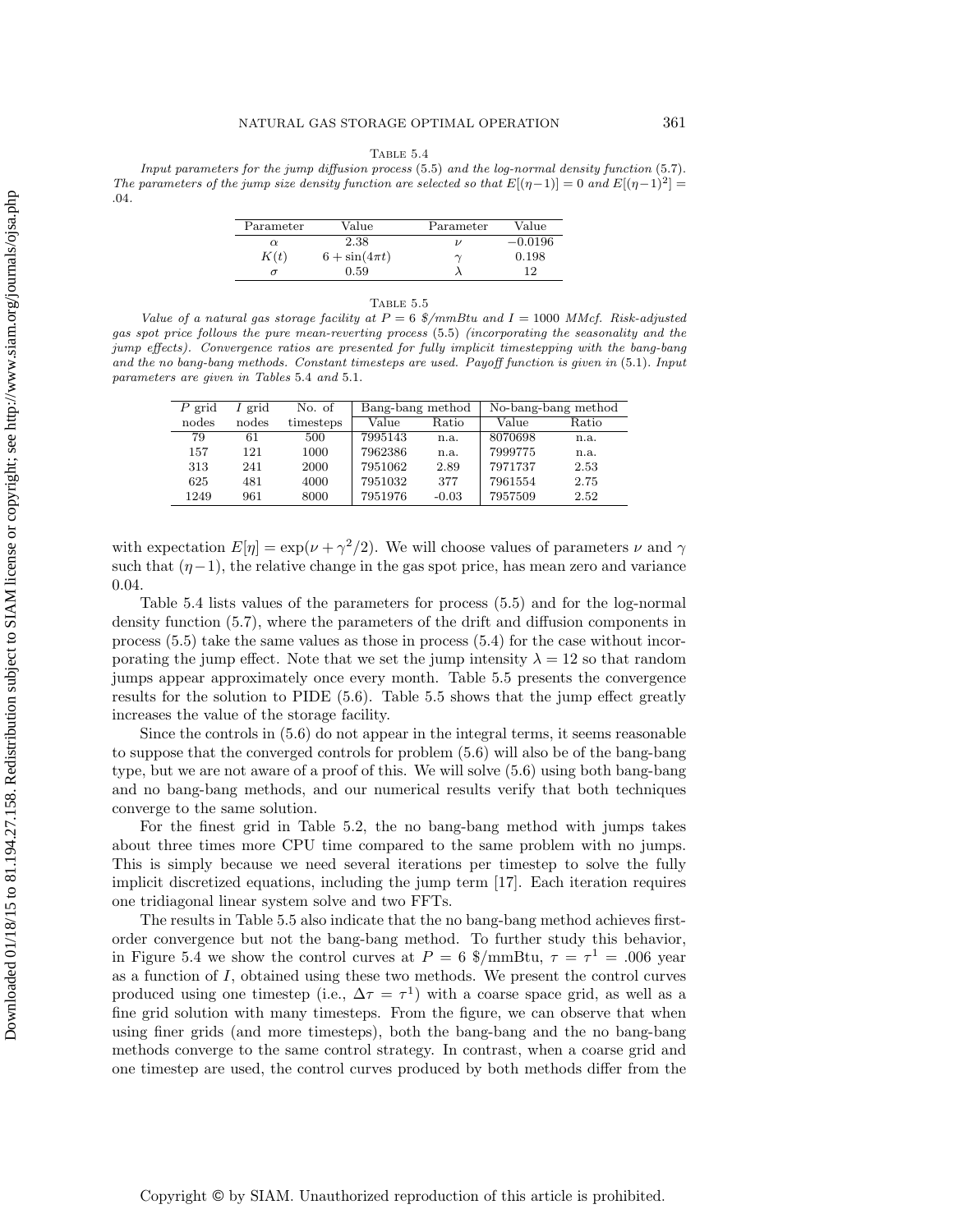



(c) Bang-bang or no bang-bang method,  $\tau = .006$ , with fine space grid and many timesteps.

FIG. 5.4. Control curves as a function of gas inventory I obtained at  $\tau^1 = .006$  year with gas price P = 6 *\$*/mmBtu. The top panel shows the bang-bang and the no bang-bang methods with one timestep and a coarse space grid. The bottom panel shows the results for both bang-bang and no bang-bang methods, using a fine space grid and many timesteps. Risk-adjusted gas spot price follows the pure mean-reverting process (5.5). Payoff function is given in (5.1). Input parameters are given in Tables 5.4 and 5.1.

converged controls near  $I = 1000$  MMcf (excluding  $I = 1000$  MMcf) and hence are not accurate. However, by actually solving the discrete optimization problem in Algorithm 4.9, the no bang-bang method produces a much smoother control curve on coarse grids than does the bang-bang method. Consequently, this would appear to explain why the no bang-bang method is able to generate a smoother solution for the value function as the grid size and timestep size is reduced compared to the bang-bang method.

Figure 5.5 compares the control switching boundary curves obtained before and after incorporating the jump effect when  $I = 1000$  MMcf. The figure indicates that the zero control region (the region contained between two boundary curves) resulting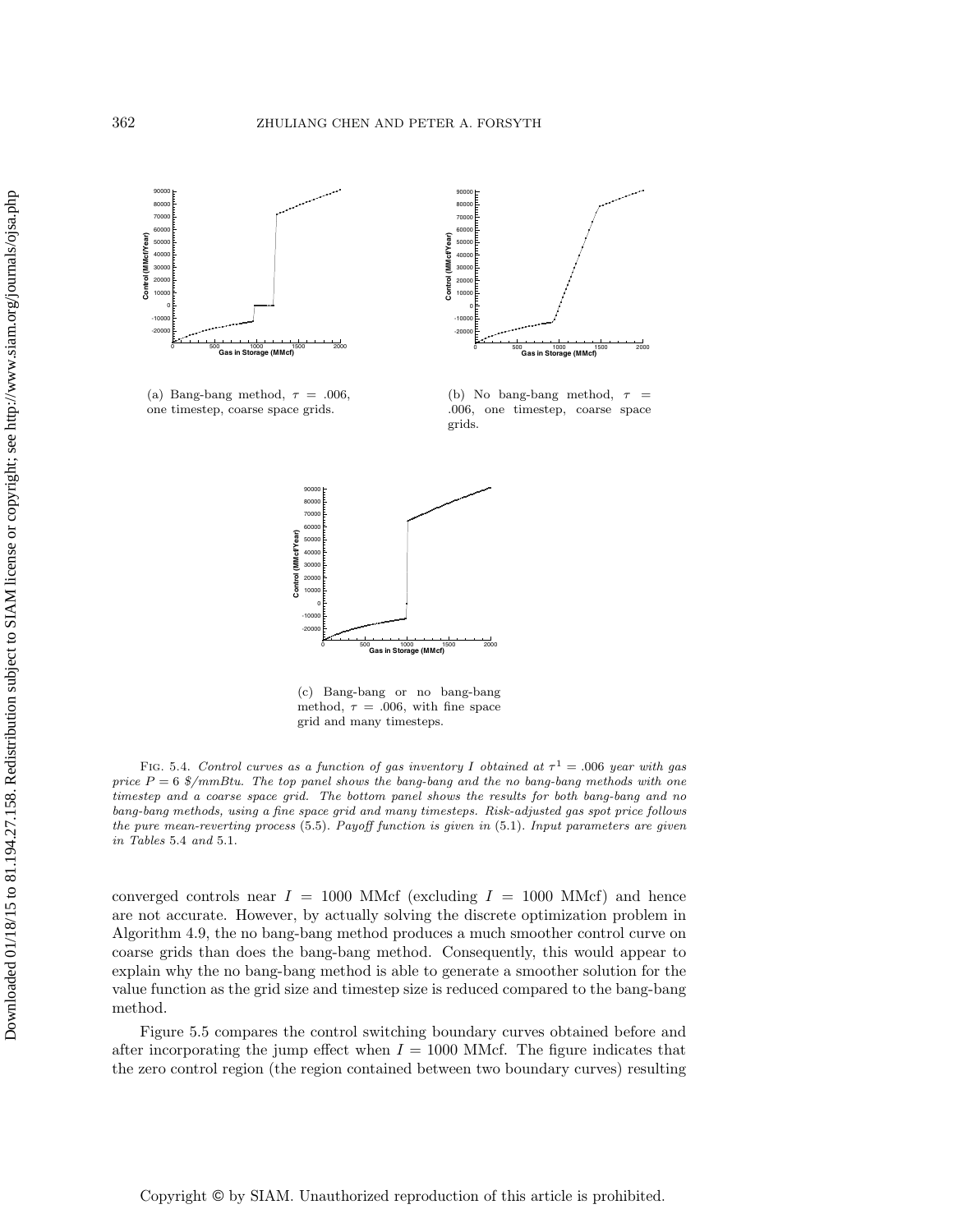

FIG. 5.5. Control switching boundary curves as a function of time-to-maturity  $\tau = T - t$  with respect to processes (5.4) (without incorporating the jump effect) and (5.5) (incorporating the jump effect) at  $I = 1000$  MMcf, where parameter values for process (5.5) are given in Table 5.4. Other input parameters are given in Table 5.1. Fully implicit timestepping with the no bang-bang method and with constant timesteps is used.

from the jump diffusion process (5.5) is wider than that resulting from process (5.4). This occurs because, under the jump scenario, the operator is willing to wait for a jump in the gas price and then operate the facility after the jump to obtain more profit, which makes the zero control region wider. In addition, Figure 5.5 shows that the jump effect disappears when the contract is close to maturity because of the fear of revenue loss at maturity due to the payoff structure (5.1).

**6. Conclusion.** In this paper, we have developed several implicit timestepping schemes based on a semi-Lagrangian method for the valuation of gas storage contracts. This method has the advantage that it avoids the Policy-type iterations required by an implicit finite difference method. Effectively, we replace the Policy iterations by a local optimization problem at each node which involves known values from the previous timestep. This local optimization problem can be solved cheaply. We prove that fully implicit timestepping converges to the viscosity solution of the HJB equation, provided that a strong comparison result holds.

We have used bang-bang and no bang-bang methods to solve the local optimization problems arising from the semi-Lagrangian schemes in order to obtain the optimal operational strategies. The no bang-bang method is a more general method and can be applied to other optimal control problems where the controls are not of bang-bang type.

Our numerical results show that fully implicit and Crank–Nicolson timestepping schemes converge to the same solution. In the case of fully implicit timestepping, at a small extra cost the no bang-bang method generally exhibits smooth first-order convergence for cases where we see nonsmooth convergence for the bang-bang method.

Numerical results also indicate that Crank–Nicolson timestepping can achieve at most first-order convergence. Therefore, we recommend the use of fully implicit timestepping, since convergence to the viscosity solution is guaranteed, assuming that

Downloaded 01/18/15 to 81.194.27.158. Redistribution subject to SIAM license or copyright; see http://www.siam.org/journals/ojsa.php Downloaded 01/18/15 to 81.194.27.158. Redistribution subject to SIAM license or copyright; see http://www.siam.org/journals/ojsa.php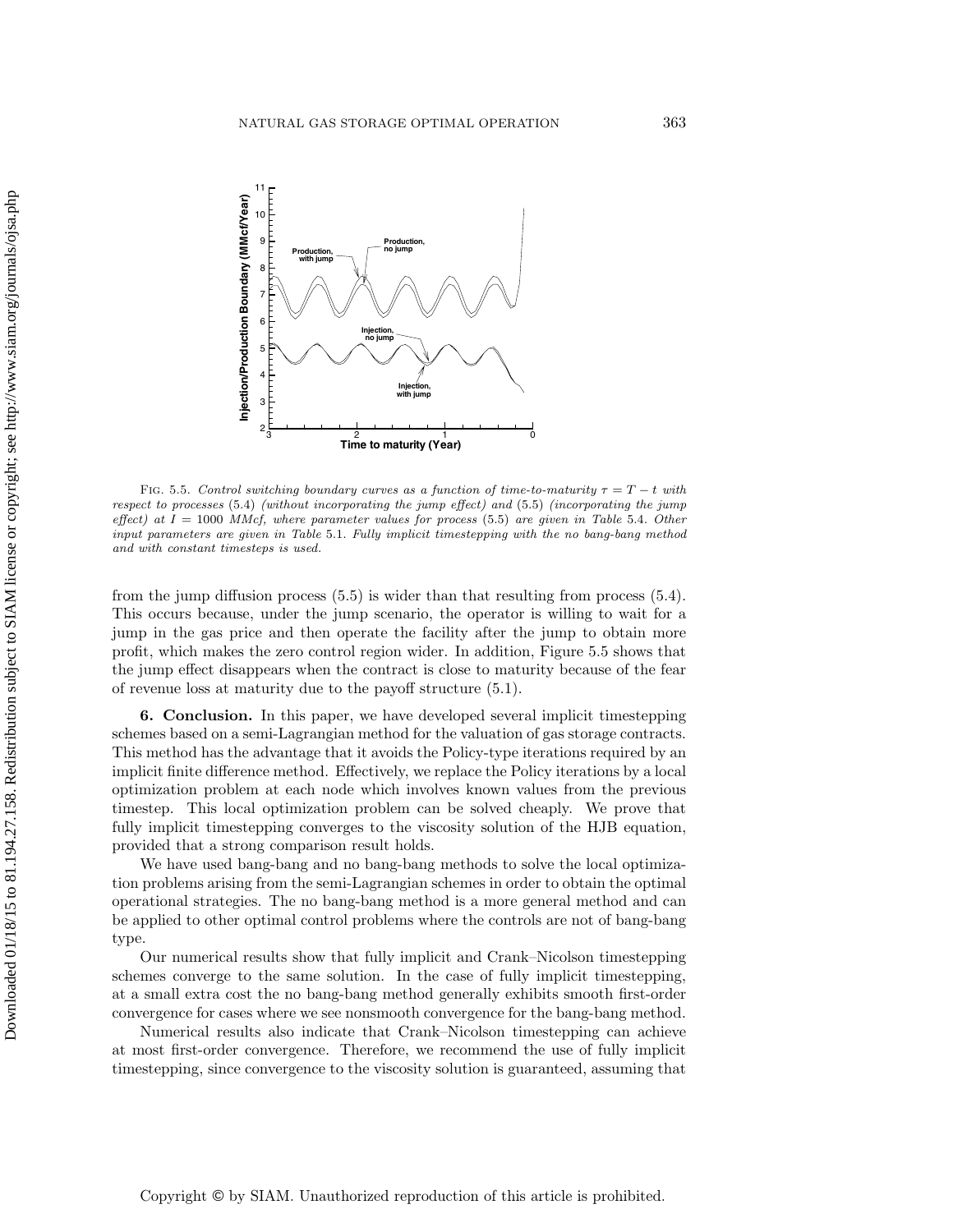a strong comparison result holds.

In the future, we plan to price gas storage contracts using more realistic gas spot price models, such as regime switching models. We can also apply our schemes to more complex financial contracts that involve more than one stochastic factor and include complicated revenue structures, such as the valuation of gas powered electrical generation plants [32].

**Appendix A. Discrete equation coefficients.** In this appendix, we give the coefficients of discrete differential operator  $\mathcal{L}_h$  defined in (3.3). For  $i = 1$ , we impose boundary condition (2.14) as  $P \to 0$  by using forward differencing to evaluate the first-order derivative term in (3.1) and setting  $V_{PP} = 0$ , which results in

(A.1) 
$$
\alpha_1^n = 0, \qquad \beta_1^n = \frac{\alpha (K(T - \tau^n) - P_1)}{P_2 - P_1}.
$$

Similarly, for  $i = i_{\text{max}}$ , the boundary conditions (2.15) as  $P \to \infty$  can be imposed by setting

(A.2) 
$$
\alpha_{i_{\max}}^n = -\frac{\alpha (K(T - \tau^n) - P_{i_{\max}})}{P_{i_{\max}} - P_{i_{\max}} - 1}, \qquad \beta_{i_{\max}}^n = 0,
$$

where  $\alpha_{i_{\max}}^n$  and  $\beta_{i_{\max}}^n$  are obtained by evaluating the first-order derivative term in (3.1) with backward differencing and setting  $V_{PP} = 0$ .

Away from  $i = 1$  and  $i = i_{\text{max}}$ , applying the second-order central differencing in the first- and second-order derivative terms in (3.1) leads to the following values of coefficients  $\alpha_i^n$  and  $\beta_i^n$ :

(A.3) 
$$
\alpha_{i,central}^n = \frac{(\hat{\sigma}(P_i)P_i)^2}{(P_i - P_{i-1})(P_{i+1} - P_{i-1})} - \frac{\alpha(K(T - \tau^n) - P_i)}{P_{i+1} - P_{i-1}},
$$

$$
\beta_{i,central}^n = \frac{(\hat{\sigma}(P_i)P_i)^2}{(P_{i+1} - P_i)(P_{i+1} - P_{i-1})} + \frac{\alpha(K(T - \tau^n) - P_i)}{P_{i+1} - P_{i-1}},
$$

$$
i = 2, ..., i_{\text{max}} - 1.
$$

If either  $\alpha_{i,central}^n$  or  $\beta_{i,central}^n$  is negative, the discrete scheme will not be monotone. Monotonicity can be restored by using first-order forward or backward differencing in the first-order derivative term at the problem nodes. Forward differencing produces

(A.4) 
$$
\alpha_{i,forward}^{n} = \frac{(\hat{\sigma}(P_i)P_i)^2}{(P_i - P_{i-1})(P_{i+1} - P_{i-1})},
$$

$$
\beta_{i,forward} = \frac{(\hat{\sigma}(P_i)P_i)^2}{(P_{i+1} - P_i)(P_{i+1} - P_{i-1})} + \frac{\alpha(K(T - \tau^n) - P_i)}{P_{i+1} - P_i},
$$

$$
i = 2, ..., i_{\text{max}} - 1,
$$

while backward differencing gives

(A.5) 
$$
\alpha_{i,backward}^{n} = \frac{(\hat{\sigma}(P_i)P_i)^2}{(P_i - P_{i-1})(P_{i+1} - P_{i-1})} - \frac{\alpha(K(T - \tau^n) - P_i)}{P_i - P_{i-1}},
$$

$$
\beta_{i,backward}^{n} = \frac{(\hat{\sigma}(P_i)P_i)^2}{(P_{i+1} - P_i)(P_{i+1} - P_{i-1})}, \quad i = 2, ..., i_{max} - 1.
$$

### Copyright © by SIAM. Unauthorized reproduction of this article is prohibited.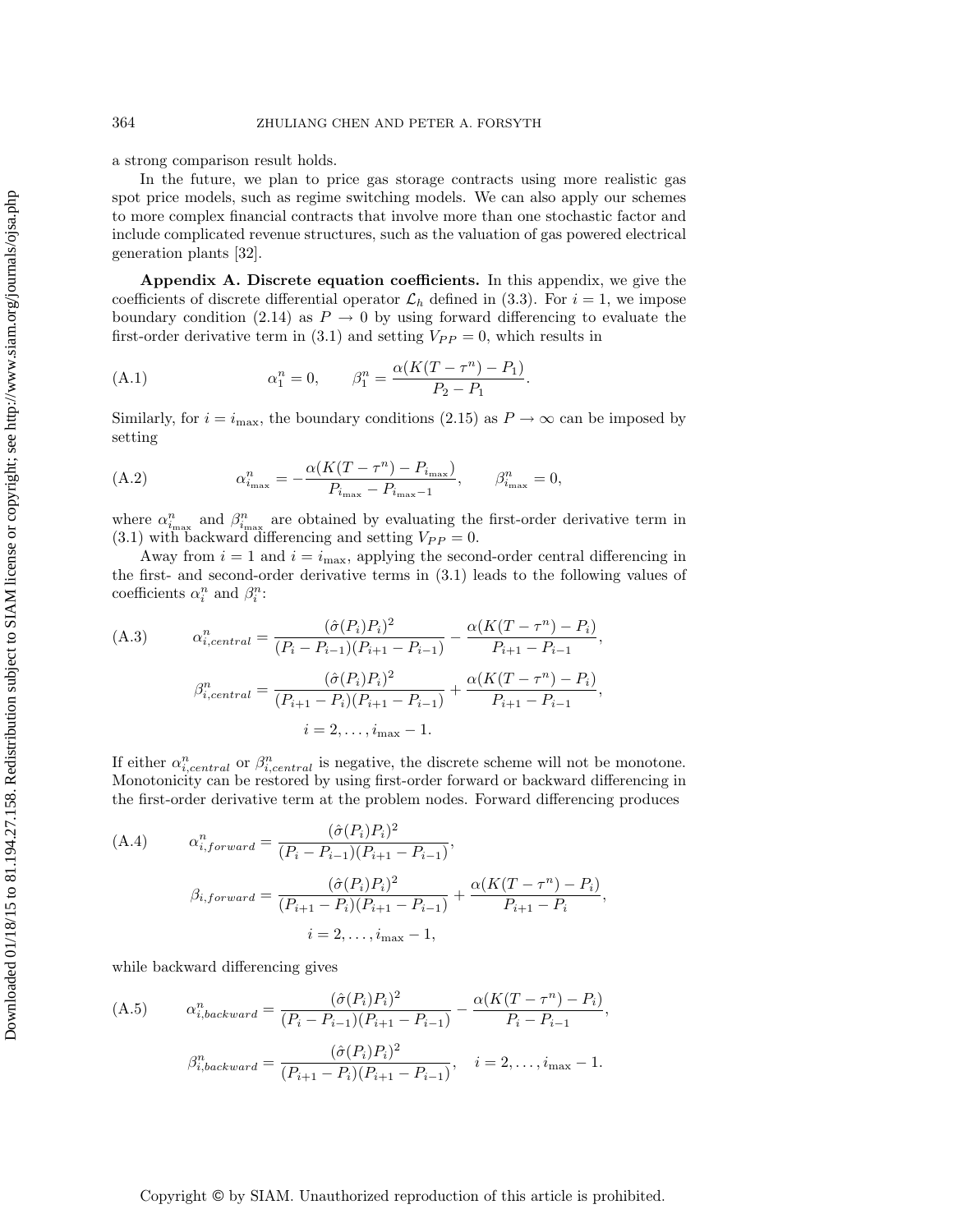On the one hand, we want to use central differencing to achieve second-order correctness. On the other hand, we need to maintain  $\alpha_i^n$  and  $\beta_i^n$  positive so that the scheme is monotone. Consequently, we decide on central or forward/backward discretization at each node  $(P_i, I_j)$ ,  $i = 2, \ldots, i_{\text{max}} - 1$ ,  $j = 1, \ldots, j_{\text{max}}$ , based on the strategy described in [17]. The strategy guarantees that both  $\alpha_i^n$  and  $\beta_i^n$  are nonnegative. Equations (A.3) imply that  $\alpha_{i,central}^n$  and  $\beta_{i,central}^n$  are positive if  $P_i$  is close to  $K(T - \tau^n)$ , which is the equilibrium price of the risk-adjusted natural gas spot price at  $t = T - \tau^n$ . Hence the strategy in [17] will use central differencing for those nodes  $P_i$  close to the equilibrium price. These nodes are in the region of interest, since the gas spot price will not stray too far away from the mean-reversion equilibrium price. Consequently, the use of a low-order differencing scheme for nodes far away from the equilibrium price should not result in poor convergence for the nodes near the equilibrium price.

**Appendix B. Sketch of proof for Lemma 4.5.** The proof for Lemma 4.5 mainly depends on the following two lemmas.

LEMMA B.1. Let  $C_j^{n+1} \subseteq C(\mathcal{I}_{j(i,n+1)}^n) \times C(I_j)$  be the set of admissible controls such that  $\mathcal{I}_{j(i,n+1)}^n$  calculated from

(B.1) 
$$
\mathcal{I}_{j(i,n+1)}^n = I_j - (1-\theta)\Delta \tau^n \left( \zeta_{i,j}^{n+1} + a(\zeta_{i,j}^{n+1}) \right) - \theta \Delta \tau^n \left( \zeta_{i,j}^n + a(\zeta_{i,j}^n) \right)
$$

is bounded within  $[0, I_{\max}]$ , where  $C(T_{j(i,n+1)}^n)$ ,  $C(I_j)$  are defined based on (2.7). Then by taking  $\Delta \tau^n$  sufficiently small, we have

(B.2) 
$$
C_j^{n+1} = C(\mathcal{I}_{j(i,n+1)}^n) \times C(I_j),
$$

provided that  $c_{\text{max}}$ ,  $c_{\text{min}}$ , and  $a(c)$  satisfy  $(2.1)$ ,  $(2.3)$ , and  $(2.5)$ , respectively.

Proof. The proof is outlined in the following two steps. See [13, Appendix D] for a more detailed proof. In the first step, we consider the case where  $\epsilon^* \leq I_j \leq I_{\max} - \epsilon^*$ , where  $\epsilon^* \ll I_{\text{max}}$  is independent of  $h_{\text{min}}$ . In other words, we exclude a small strip of finite size near  $I = 0$  and  $I = I_{\text{max}}$ . Using the fact that any control values are bounded, we can show that condition (B.2) holds if  $\Delta \tau^n < D$ , where D is a  $O(1)$ constant.

In the second step, we consider the nodes in the boundary strips  $I_i < \epsilon^*$  and  $I_j > I_{\text{max}} - e^*$ . Conducting a similar analysis as in the first step seems to require an additional condition on  $\Delta \tau^n / h_{\text{min}}$ . However, using (2.1), (2.3), and (2.5), it can an additional condition on  $\Delta \tau^{n}/n_{\min}$ . However, using (2.1), (2.5), and (2.5), it can<br>be shown that condition (B.2) follows if  $\Delta \tau^{n} \leq$  const. $\sqrt{h_{\min}}$ . However, this is a weaker condition than the assumption (3.22). Therefore, for both cases, condition (B.2) follows for  $\Delta \tau^n$  sufficiently small.  $\Box$ 

LEMMA B.2. Suppose that  $F(c_1, c_2)$  and  $H(c_1, c_2)$  are bounded functions defined in some domain  $c_1 \in C_1$ ,  $c_2 \in C_2$ . Then there exists a bounded function  $Q(h_{\text{max}})$ , where  $Q(h_{\text{max}}) \leq \max_{c_1, c_2} |H(c_1, c_2)|$ , such that

(B.3) 
$$
\min_{c_1, c_2} \{ F(c_1, c_2) + H(c_1, c_2) h_{\max} \} = \min_{c_1, c_2} \{ F(c_1, c_2) \} + h_{\max} Q(h_{\max}).
$$

Proof. According to [23], we have that

$$
\min_{c_1, c_2} \{ H(c_1, c_2) h_{\max} \} \le \min_{c_1, c_2} \{ F(c_1, c_2) + H(c_1, c_2) h_{\max} \} - \min_{c_1, c_2} \{ F(c_1, c_2) \},
$$
\n
$$
\max_{c_1, c_2} \{ H(c_1, c_2) h_{\max} \} \ge \min_{c_1, c_2} \{ F(c_1, c_2) + H(c_1, c_2) h_{\max} \} - \min_{c_1, c_2} \{ F(c_1, c_2) \}.
$$

Copyright © by SIAM. Unauthorized reproduction of this article is prohibited.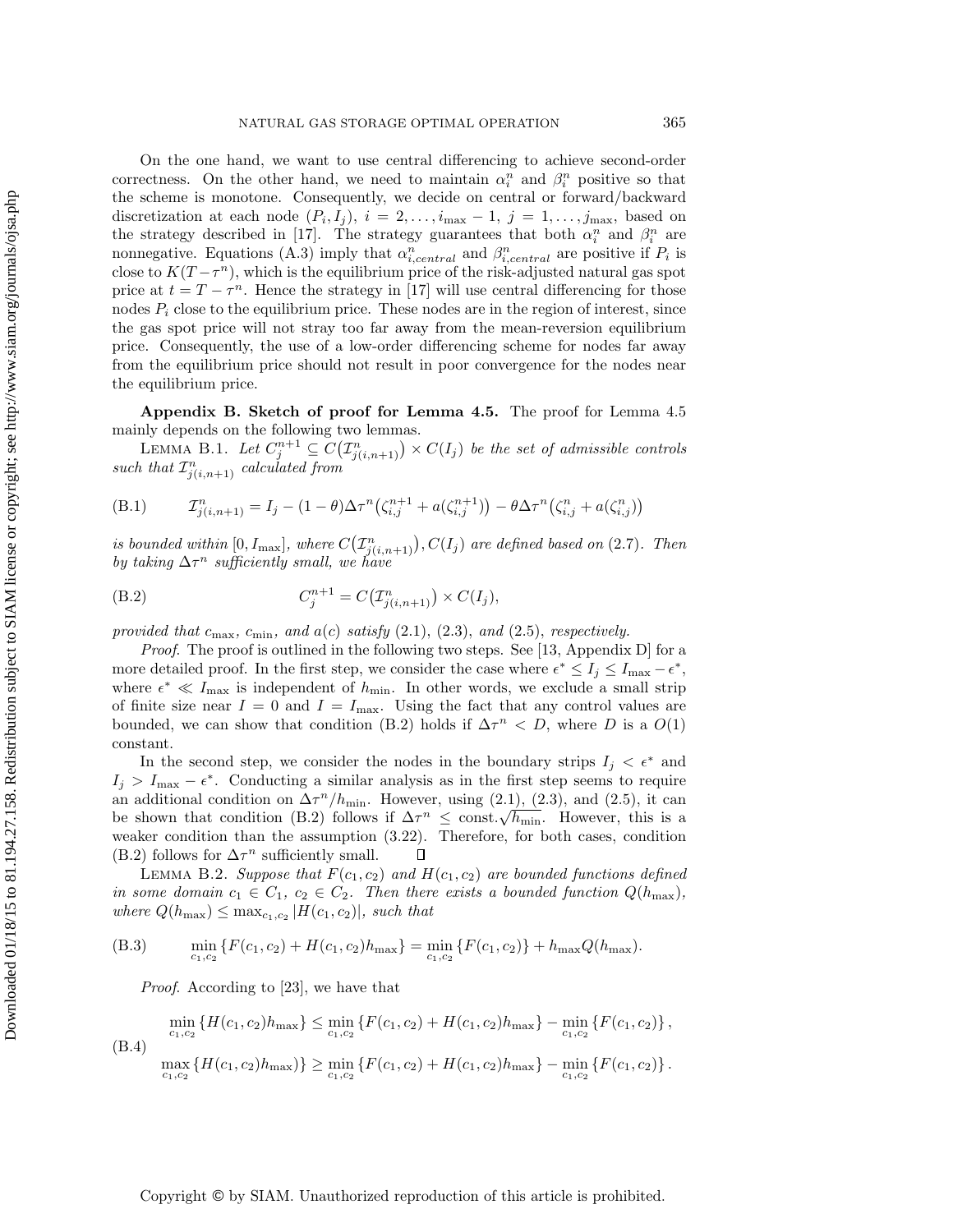Equation (B.3) directly follows from the above inequalities.  $\Box$ 

After presenting Lemmas B.1 and B.2, we sketch the proof of Lemma 4.5 as follows. We define vector  $\phi^n$  with components  $[\phi^n]_{i,j} = \phi(P_i, I_j, \tau^n)$ . We first consider the discrete function  $G_{i,j}^{n+1}$  in (3.23). For convenience, we define

(B.5) 
$$
W(P_i, I_j, \tau^{n+1}; c) = (\phi_\tau + (c + a(c))\phi_I - (c - a(c))P - \mathcal{L}\phi)_{i,j}^{n+1}.
$$

Applying Taylor series expansion to  $G_{i,j}^{n+1}$  and writing the result in terms of notation (B.5) gives

$$
G_{i,j}^{n+1}(h_{\max}, \phi_{i,j}^{n+1}, \{\phi_{k,j}^{n+1}\}_{k \neq i}, \{\phi_{i,j}^{n}\})
$$
\n
$$
= \min_{(\zeta_{i,j}^n, \zeta_{i,j}^{n+1}) \in C_j^{n+1}} \left\{ (1-\theta)W(P_i, I_j, \tau^{n+1}; \zeta_{i,j}^{n+1}) + \theta W(P_i, I_j, \tau^{n+1}; \zeta_{i,j}^{n}) + O\left(\Delta \tau_{\max} + \Delta P_{\max} + (\Delta I_{\max})^2 / \Delta \tau_{\min} + (\Delta I_{\max})^2 \right) \right\}
$$
\n(B.6)\n
$$
+ O\left(\Delta \tau_{\max} + \Delta P_{\max} + (\Delta I_{\max})^2 / \Delta \tau_{\min} + (\Delta I_{\max})^2 \right) \left\}
$$
\n
$$
= \min_{(\zeta_{i,j}^n, \zeta_{i,j}^{n+1}) \in C_j^{n+1}} \left\{ (1-\theta)W(P_i, I_j, \tau^{n+1}; \zeta_{i,j}^{n+1}) + \theta W(P_i, I_j, \tau^{n+1}; \zeta_{i,j}^{n}) \right\}
$$

$$
+ O(h_{\text{max}})\},
$$

where we assume that the interpolation error in (3.19), due to operation  $\Phi^{n+1}$ , is  $O((\Delta I_{\rm max})^2)$ —i.e., linear or higher order interpolation is used—and we use (3.22) to unify the mesh size/timestep size using  $h_{\text{max}}$ .

According to Lemma B.1, by taking  $\Delta \tau^n$  sufficiently small, given (2.1), (2.3), and (2.5), we can relax the constraint  $(\zeta_{i,j}^n, \zeta_{i,j}^{n+1}) \in C_j^{n+1}$  in above equation (B.6) to  $\zeta_{i,j}^{n+1} \in C(I_j), \, \zeta_{i,j}^n \in C(\mathcal{I}_{j(i,n+1)}^n).$ 

The above argument together with Lemma B.2 allows us to write (B.6) as

$$
G_{i,j}^{n+1}(h_{\max}, \phi_{i,j}^{n+1}, \{\phi_{k,j}^{n+1}\}_{k \neq i}, \{\phi_{i,j}^{n}\})
$$
  
\n(B.7)  
\n
$$
= (1 - \theta) \min_{\zeta_{i,j}^{n+1} \in C(I_j)} \{W(P_i, I_j, \tau^{n+1}; \zeta_{i,j}^{n+1})\}
$$
  
\n
$$
+ \theta \min_{\zeta_{i,j}^{n+1} \in C(I_j^{n+1})} \{W(P_i, I_j, \tau^{n+1}; \zeta_{i,j}^{n})\} + Q(h_{\max})h_{\max},
$$

$$
\zeta_{i,j}^n \in C(T_{j(i,n+1)}^n) \qquad \qquad , s_{i,j} \qquad , s_{i,j} \qquad \qquad , \zeta_{i,j} \qquad \qquad ,
$$

where Q is a bounded function. Note that as  $h_{\text{max}} \to 0$ , then  $\Delta \tau^n \to 0$ , and hence  $C(\mathcal{I}_{j(i,n+1)}^n) \to C(I_j)$  in (B.7). Now substitute (B.7) into the left-hand side of (4.3), and it is straightforward to see that the equality in (4.3) follows as  $h_{\text{max}} \to 0$ .

#### REFERENCES

- [1] H. Ahn, A. Danilova, and G. Swindle, Storing Arb, Wilmott Magazine, 1 (2002), pp. 78–83.
- [2] G. Barles, Convergence of numerical schemes for degenerate parabolic equations arising in finance, in Numerical Methods in Finance, L. C. G. Rogers and D. Talay, eds., Cambridge University Press, Cambridge, UK, 1997, pp. 1–21.
- [3] G. Barles, Nonlinear Neumann boundary conditions for quasilinear degenerate elliptic equations and applications, J. Differential Equations, 154 (1999), pp. 191–224.
- [4] G. BARLES AND J. BURDEAU, The Dirichlet problem for semilinear second-order degenerate elliptic equations and applications to stochastic exit time control problems, Comm. Partial Differential Equations, 20 (1995), pp. 129–178.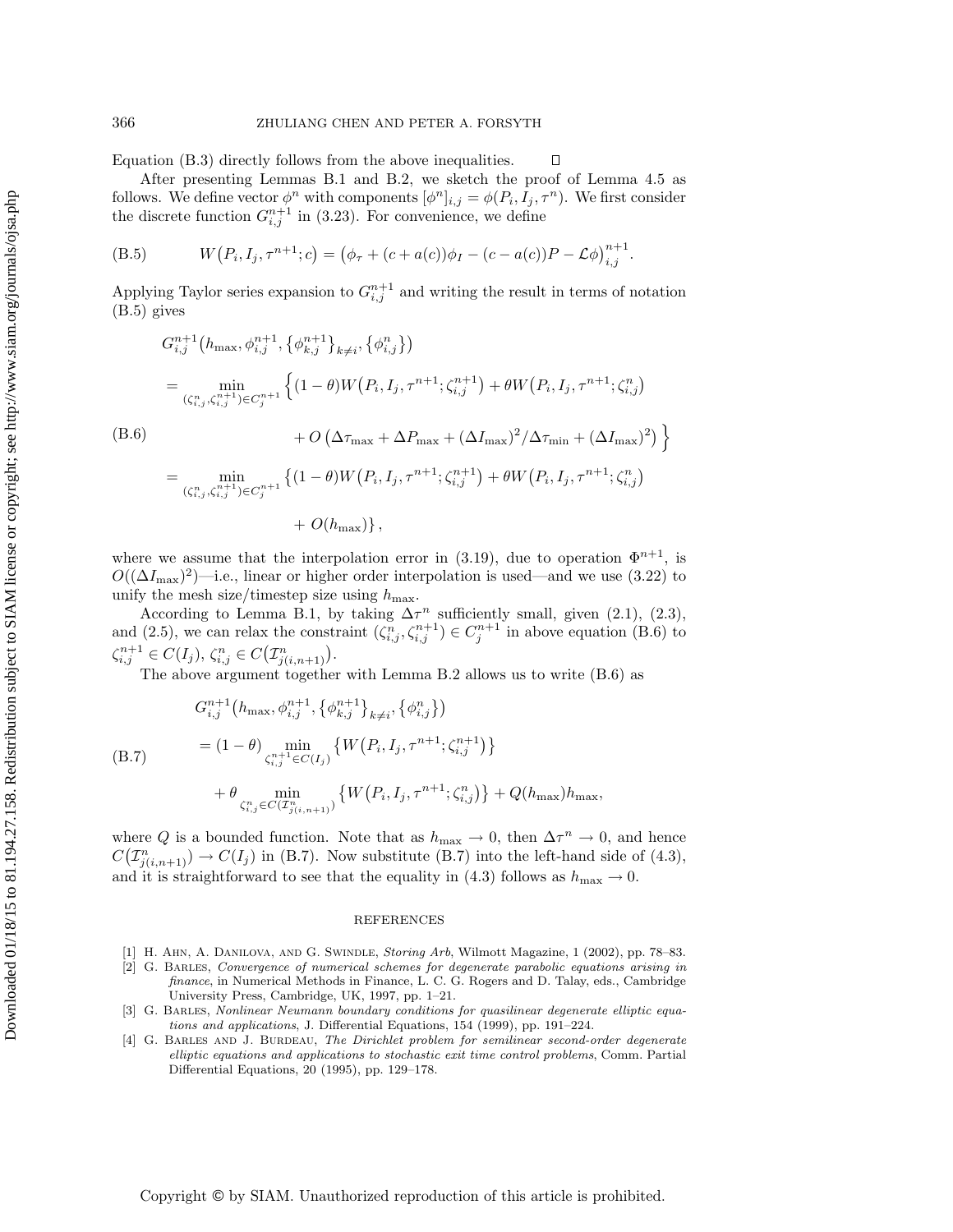- [5] G. Barles and E. Jakobsen, Error bounds for monotone approximation schemes for parabolic Hamilton–Jacobi–Bellman equations, Math. Comp., 27 (2007), pp. 1861–1893.
- [6] G. Barles and E. Rouy, A strong comparison result for the Bellman equation arising in stochastic exit time control problems and its applications, Comm. Partial Differential Equations, 23 (1998), pp. 1945–2033.
- [7] G. BARLES AND P. E. SOUGANIDIS, Convergence of approximation schemes for fully nonlinear equations, Asymptot. Anal., 4 (1991), pp. 271–283.
- [8] C. Barrera-Esteve, F. Bergeret, C. Dossal, E. Gobet, A. Meziou, R. Munos, and D. REBOUL-SALZE, Numerical methods for the pricing of swing options: A stochastic control approach, Methodol. Comput. Appl. Probab., 8 (2006), pp. 517–540.
- [9] R. BERMEJO, Analysis of a class of quasi-monotone and conservative semi-Lagrangian advection schemes, Numer. Math., 87 (2001), pp. 597–623.
- [10] M. BOURGOING, Viscosity Solutions of Fully Nonlinear Second Order Parabolic Equations with  $l^1$  Dependence in Time and Neumann Boundary Conditions, working paper, Université de Tours, Tours, France, 2004.
- [11] R. CARMONA AND M. LUDKOVSKI, Gas storage and supply guarantees: An optimal switching approach, Management Sci., submitted.
- [12] S. Chaumont, A Strong Comparison Result for Viscosity Solutions to Hamilton–Jacobi– Bellman Equations with Dirichlet Condition on a Non-smooth Boundary and Application to Parabolic Problems, Preprint submitted to Elsevier Science, Université Henri Poincaré I, 2004.
- [13] Z. Chen and P. A. Forsyth, A Semi-Lagrangian Approach for Natural Gas Storage Valuation and Optimal Operation, Technical report, David R. Cheriton School of Computer Science, University of Waterloo, Waterloo, ON, 2006.
- [14] M. G. CRANDALL, H. ISHII, AND P. L. LIONS, User's guide to viscosity solutions of second order partial differential equations, Bull. Amer. Math. Soc., 27 (1992), pp. 1–67.
- [15] Y. D'HALLUIN, P. FORSYTH, AND K. VETZAL, Robust numerical methods for contingent claims under jump diffusion processes, IMA J. Numer. Anal., 25 (2005), pp. 65–92.
- Y. D'HALLUIN, P. A. FORSYTH, AND G. LABAHN, A penalty method for American options with jump diffusion processes, Numer. Math., 97 (2004), pp. 321–352.
- [17] Y. d'Halluin, P. A. Forsyth, and G. Labahn, A semi-Lagrangian approach for American Asian options under jump diffusion, SIAM J. Sci. Comput., 27 (2005), pp. 315–345.
- [18] A. DIXIT AND R. PINDYCK, Investment Under Uncertainty, Princeton University Press, Princeton, NJ, 1994.
- [19] J. Douglas, Jr., and T. F. Russell, Numerical methods for convection-dominated diffusion problems based on combining the method of characteristics with finite element or finite difference procedures, SIAM J. Numer. Anal., 19 (1982), pp. 871–885.
- [20] M. FALCONE AND R. FERRETTI, Discrete time high-order schemes for viscosity solutions of Hamilton-Jacobi-Bellman equations, Numer. Math., 67 (1994), pp. 315–344.
- [21] M. FALCONE AND R. FERRETTI, Convergence analysis for a class of high-order semi-Lagrangian advection schemes, SIAM J. Numer. Anal., 35 (1998), pp. 909–940.
- [22] W. H. Fleming and H. M. Soner, Controlled Markov Processes and Viscosity Solutions, Springer, New York, 2006.
- [23] P. A. Forsyth and G. Labahn, Numerical methods for controlled Hamilton–Jacobi–Bellman PDEs in finance, J. Comp. Fin., to appear.
- [24] E. R. Jakobsen, On the rate of convergence of approximation schemes for Bellman equations associated with optimal stopping time problems, Math. Models Methods Appl. Sci., 13 (2003), pp. 613–644.
- [25] H. Li, Adaptive Wavelet Collocation Methods for Option Pricing PDEs, Ph.D. Thesis, Department of Mathematics, University of Calgary, Calgary, AB, 2006.
- [26] H. Pham, On some recent aspects of stochastic control and their applications, Probability Surveys, 2 (2005), pp. 506–549.
- [27] D. PILOPOVIĆ, *Energy Risk*, McGraw–Hill, New York, 1998.
- [28] O. Pironneau, On the transport diffusion algorithm and its applications to the Navier-Stokes equations, Numer. Math., 38 (1982), pp. 309–332.
- [29] D. M. Pooley, P. A. Forsyth, and K. R. Vetzal, Numerical convergence properties of option pricing PDEs with uncertain volatility, IMA J. Numer. Anal., 23 (2003), pp. 241–267.
- [30] R. RANNACHER, Finite element solution of diffusion problems with irregular data, Numer. Math., 43 (1984), pp. 309–327.
- [31] M. Thompson, M. Davison, and H. Rasmussen, Natural Gas Storage Valuation and Optimization: A Real Options Application, working paper, University of Western Ontario, London, ON, 2003.